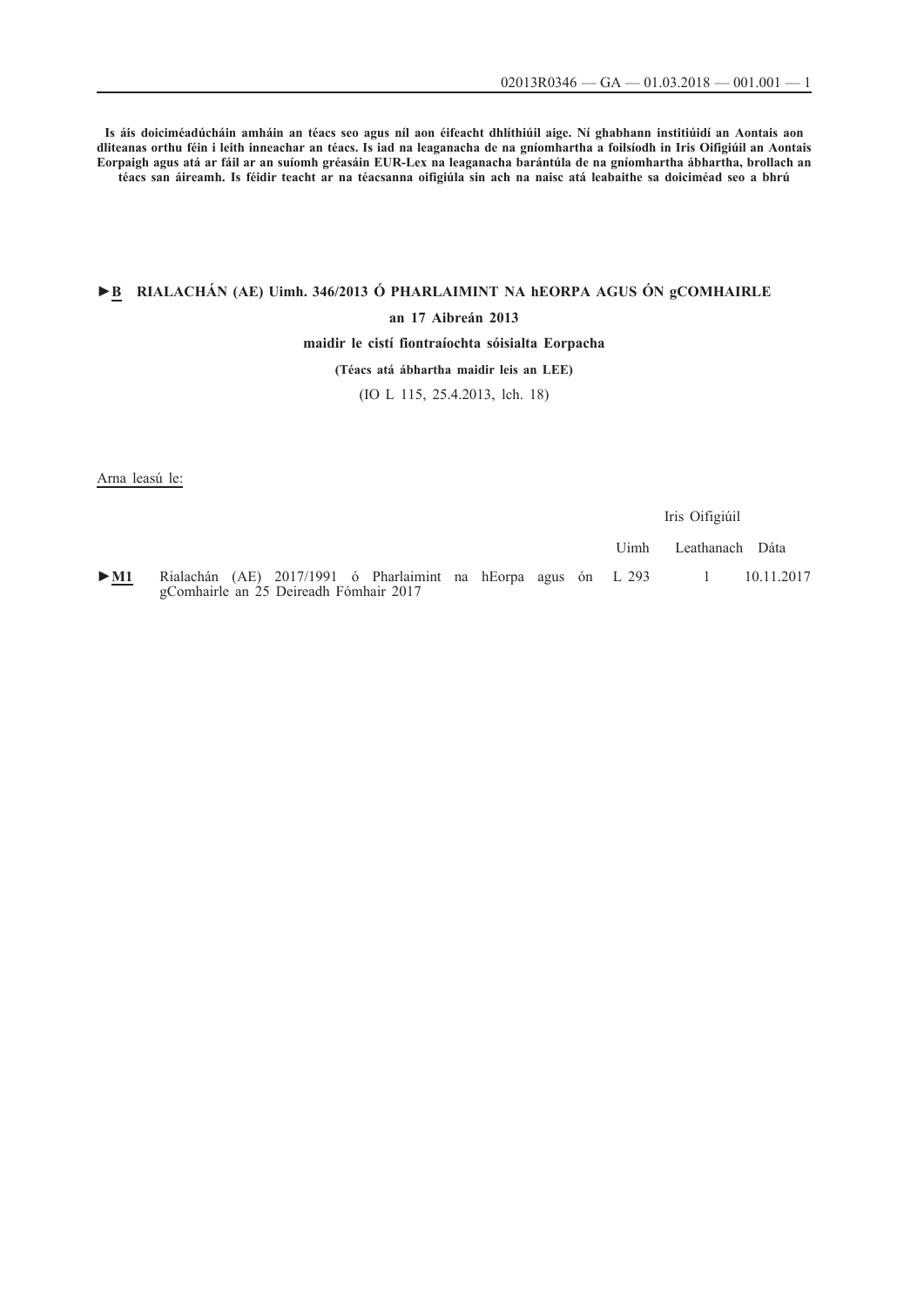#### **RIALACHÁN (AE) Uimh. 346/2013 Ó PHARLAIMINT NA hEORPA AGUS ÓN gCOMHAIRLE**

#### **an 17 Aibreán 2013**

#### **maidir le cistí fiontraíochta sóisialta Eorpacha**

**(Téacs atá ábhartha maidir leis an LEE)**

#### CAIBIDIL I

#### **ÁBHAR, RAON FEIDHME AGUS SAINMHÍNITHE**

#### *Airteagal 1*

Leagtar síos leis an Rialachán seo ceanglais agus coinníollacha aonfhoirmeacha le haghaidh bainisteoirí gnóthas comhinfheistíochta ar mian leo an sonrúchán "EuSEF" a úsáid i ndáil le cistí fiontraíochta sóisialta cáilitheacha a mhargú san Aontas, rud a chuirfidh le deafheidhmiú an mhargaidh inmheánaigh.

Leagtar síos leis freisin rialacha aonfhoirmeacha maidir le cistí fiontraíochta sóisialta cáilitheacha a mhargú le hinfheisteoirí incháilithe ar fud an Aontais, maidir le comhdhéanamh phunainn na gcistí fiontraíochta sóisialta cáilitheacha, maidir le hionstraimí infheistíochta inghlactha agus teicnící le húsáid ag cistí fiontraíochta sóisialta cáilitheacha, mar aon le heagrú, iompar agus trédhearcacht bainisteoirí a dhéanann cistí fiontraíochta sóisialta cáilitheacha a mhargú ar fud an Aontais.

#### *Airteagal 2*

1. Beidh feidhm ag an Rialachán seo maidir le bainisteoirí gnóthas comhinfheistíochta mar a shainítear i bpointe (a) d'Airteagal 3(1) a bhfuil na coinníollacha seo a leanas á gcomhlíonadh acu:

- (a) nach sáraíonn iomlán a sócmhainní arna mbainistiú an tairseach dá dtagraítear i bpointe (b) d'Airteagal 3(2) de Threoir 2011/61/AE;
- (b) go bhfuil siad bunaithe san Aontas;
- (c) go bhfuil siad faoi réir cláraithe le húdaráis inniúla a mBallstáit baile i gcomhréir le pointe (a) d'Airteagal 3(3) de Threoir 2011/61/AE; agus
- (d) go ndéanann na bainisteoirí sin bainistíocht ar phunanna cistí fiontraíochta sóisialta cáilitheacha.

## **▼M1**

2. Beidh feidhm ag Airteagal 3 go hAirteagal 6, Airteagal 10, Airteagal 13, pointe (d), pointe (e) agus pointe (f) d'Airteagal 14(1), Airteagal 15a go hAirteagal 20, dara fomhír d'Airteagal 21(3) agus Airteagal 22 agus Airteagal 22a den Rialachán seo maidir le bainisteoirí gnóthas comhinfheistíochta arna n-údarú faoi Airteagal 6 de Threoir 2011/61/AE, a bhainistíonn punanna cistí fiontraíochta sóisialta cáilitheacha agus a bhfuil sé ar intinn acu an sonrúchán "EuSEF" a úsáid i dtaca le margú na gcistí sin san Aontas.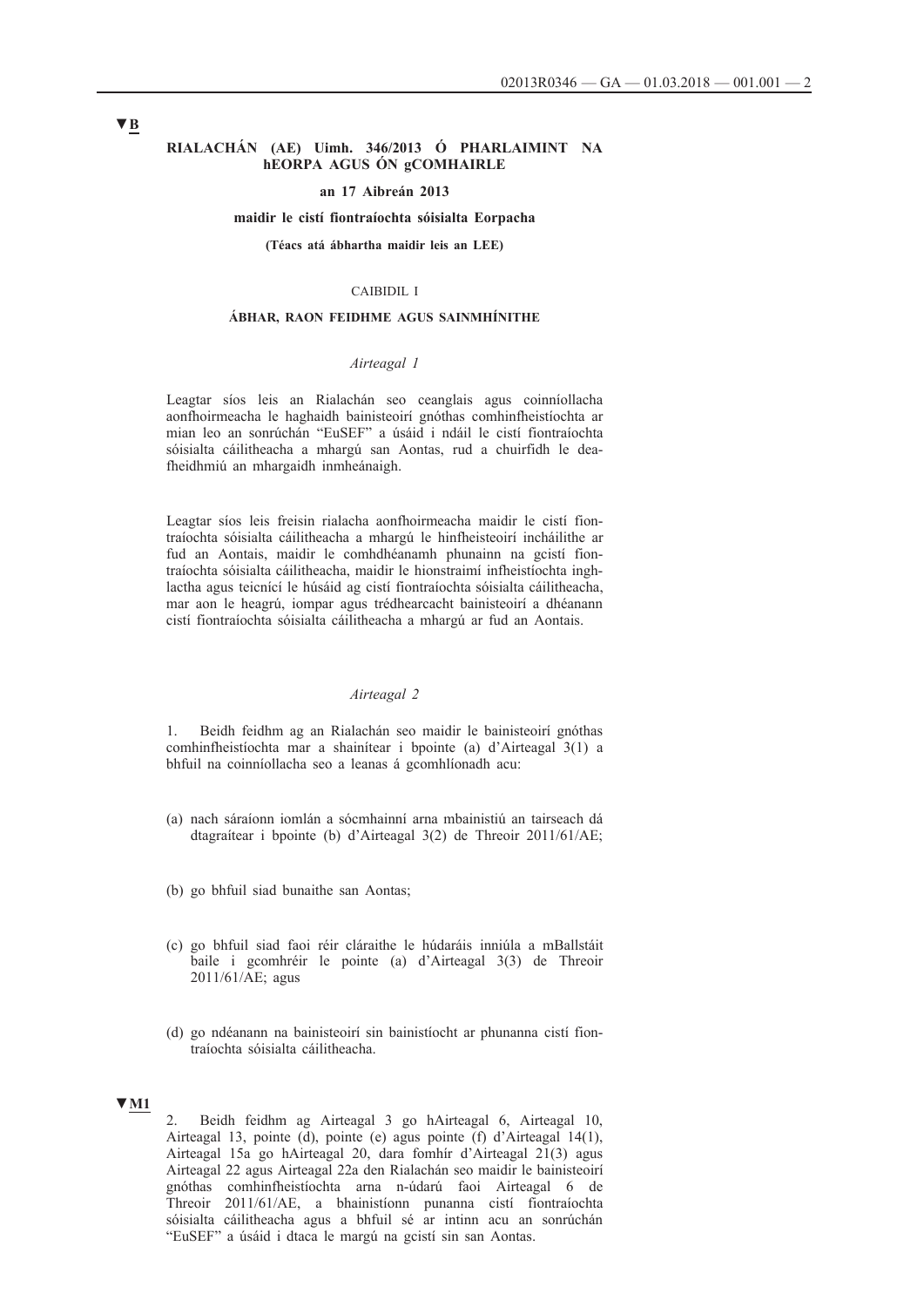3. Nuair is bainisteoirí seachtracha iad bainisteoirí um cistí fiontraíochta sóisialta cáilitheacha agus nuair atá siad cláraithe i gcomhréir le hAirteagal 15 féadfaidh siad bainistíocht a dhéanamh freisin ar ghnóthais le haghaidh comhinfheistíocht in urrúis inaistrithe faoi réir údaraithe faoi Threoir 2009/65/CE.

#### *Airteagal 3*

1. Chun críocha an Rialacháin seo, beidh feidhm ag na sainmhínithe seo a leanas:

- (a) ciallaíonn "gnóthas comhinfheistíochta" CIM mar a shainmhínítear i bpointe (a) d'Airteagal 4(1) de Threoir 2011/61/AE;
- (b) ciallaíonn "ciste fiontraíochta sóisialta cáilitheach" gnóthas comhinfheistíochta:
	- (i) a bheartaíonn 70 % ar a laghad dá ranníocaíochtaí caipitil comhiomlánaithe agus dá chaipiteal geallta neamhghlaoite a infheistiú i sócmhainní ar infheistíochtaí cáilitheacha iad, arna ríomh ar bhonn na méideanna in-infheistithe tar éis na costais uile ábhartha agus sealúchais airgid thirim agus coibhéisí airgid a asbhaint, laistigh de chreat ama a leagtar síos ina rialacha nó ina hionstraimí corpraithe;
	- (ii) nach n-úsáideann níos mó ná 30 % dá ranníocaíochtaí caipitil comhiomlánaithe agus dá chaipiteal geallta neamhghlaoite chun sócmhainní a fháil seachas infheistíochtaí cáilitheacha, arna ríomh ar bhonn na méideanna in-infheistithe tar éis na costais uile ábhartha agus sealúchais airgid thirim agus coibhéisí airgid a asbhaint;
	- (iii) atá bunaithe laistigh de chríoch Ballstáit;
- (c) ciallaíonn "bainisteoir um chiste fiontraíochta sóisialta cáilitheach" duine dlítheanach arb é a ghnó rialta ciste fiontraíochta sóisialta cáilitheach amháin ar a laghad a bhainistiú;
- (d) ciallaíonn "gnóthas punainne cáilitheach" gnóthas a bhfuil na rudaí seo a leanas fíor ina thaobh:
	- (i) nach raibh, tráth na hinfheistíochta ag an gciste fiontraíochta sóisialta cáilitheach, ligthe isteach chun a dtrádála ar mhargadh rialaithe nó ar shaoráid trádála iltaobhach (STI) mar a shainmhínítear i bpointe (14) agus i bpointe (15) d'Airteagal 4(1) de Threoir 2004/39/CE;

# **▼M1**

- (ii) a bhfuil sé mar phríomhchuspóir aige iarmhairtí sóisialta dearfacha intomhaiste a bhaint amach i gcomhréir lena airteagail chomhlachais, a reachtanna agus aon rialacha nó ionstraimí corpraithe eile lena mbunaítear an gnó, i gcás:
	- ina soláthraíonn an gnóthas seirbhísí nó earraí as a dtagann toradh sóisialta;
	- ina n-úsáideann an gnóthas modh táirgthe earraí nó seirbhísí trína léirítear a chuspóir sóisialta; nó
	- ina soláthraíonn an gnóthas tacaíocht airgeadais do ghnóthais shóisialta amháin mar a shainmhínítear sa chéad dá fhleasc;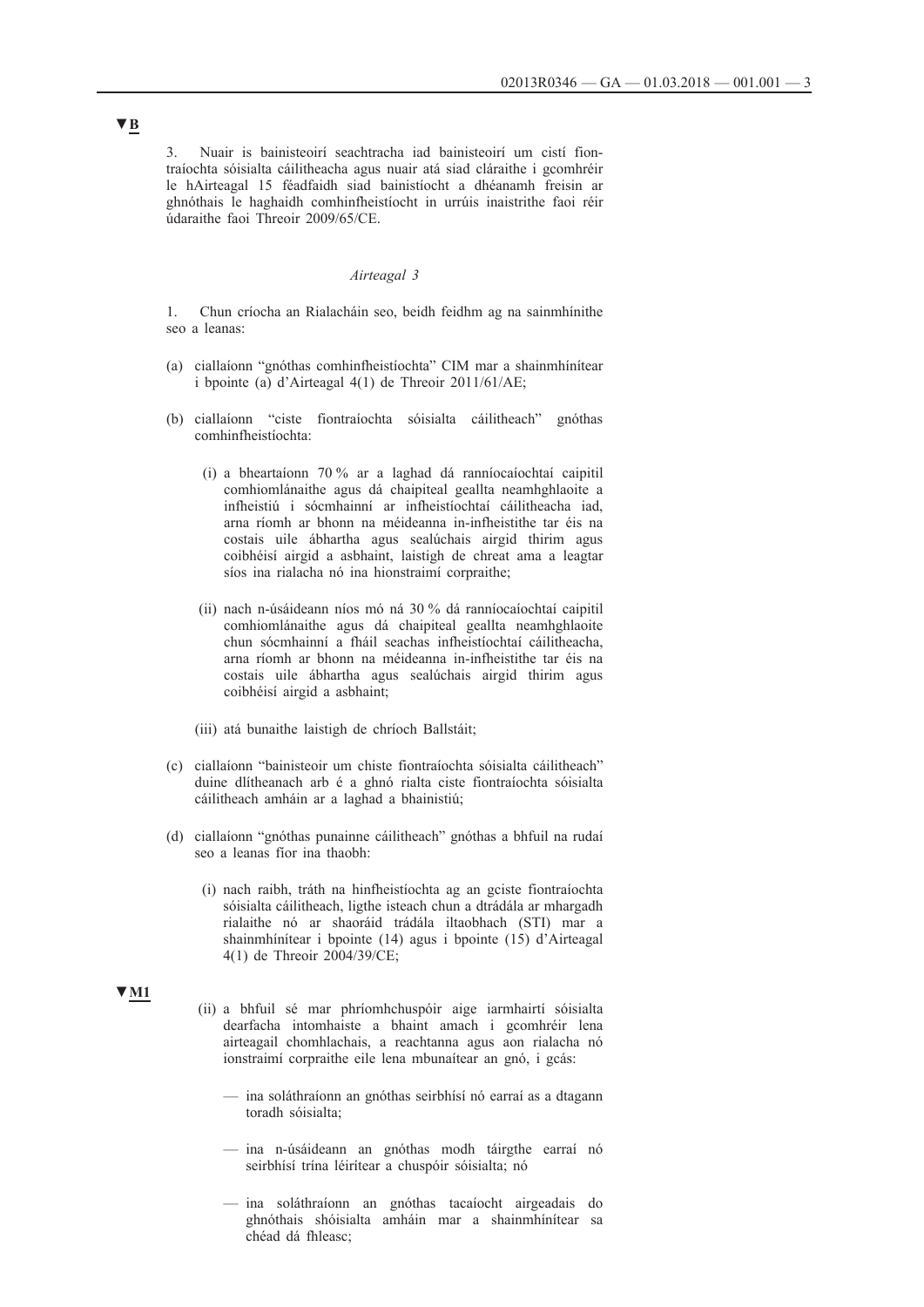- (iii) a úsáideann a bhrabúis sa chéad áit chun a phríomhchuspóir sóisialta a bhaint amach i gcomhréir lena airteagail chomhlachais, a reachtanna agus aon rialacha nó ionstraimí corpraithe eile lena leagtar síos an gnó agus leis na nósanna imeachta agus rialacha réamh-mhínithe atá iontu, lena gcinnfear na dálaí ina ndáiltear brabús ar scairshealbhóirí agus ar úinéirí chun a áirithiú nach ndéanfaidh an dáileadh brabúis sin dochar dá phríomhaidhm;
- (iv) a bhainistítear ar bhealach cuntasach agus trédhearcach, go háirithe trí pháirt a thabhairt d'oibrithe, do chustaiméirí agus do pháirtithe leasmhara a mbíonn tionchar ag a chuid gníomhaíochtaí gnó orthu;
- (v) a bhunaítear laistigh de chríoch Ballstáit nó i dtríú tír ar choinníoll, i dtaca leis an tríú tír sin:
	- nach bhfuil sí liostaithe mar Thír agus Críoch Neamh-Chomhoibríoch ag an Tascfhórsa um Ghníomhaíocht Airgeadais i ndáil leis an gComhrac i gCoinne Sciúradh Airgid agus Maoiniú Sceimhlitheoireachta,
	- go bhfuil comhaontú sínithe aici le Ballstát baile an bhainisteora um chiste fiontraíochta sóisialta cáilitheach agus le gach Ballstát ina mbeartaítear aonaid agus scaireanna an chiste fiontraíochta sóisialta cháilithigh a mhargú, chun a áirithiú go gcomhlíonfaidh an tríú tír na caighdeáin a leagtar síos in Airteagal 26 de Shamhailchoinbhinsiún Cánach EFCE ar Ioncam agus ar Chaipiteal agus lena áirithítear malartú éifeachtach faisnéis maidir le cúrsaí cánach, lena n-áirítear aon chomhaontuithe cánach iltaobhacha;
- (e) ciallaíonn "infheistíochtaí cáilitheacha" na hionstraimí seo a leanas:
	- (i) ionstraimí cothromais agus cuasachothromais:
		- arna n-eisiúint ag gnóthas punainne cáilitheach agus arna sealbhú go díreach ag an gciste fiontraíochta sóisialta cáilitheach ón ngnóthas punainne cáilitheach,
		- arna n-eisiúint ag gnóthas punainne cáilitheach mar mhalairt ar urrús cothromais arna eisiúint ag an ngnóthas punainne cáilitheach, nó
		- arna n-eisiúint ag gnóthas ar foghnóthas faoi úinéireacht thromlach an mháthairghnóthais atá sa ghnóthas punainne cáilitheach agus a shealbhaíonn an ciste fiontraíochta sóisialta cáilitheach mar mhalairt ar ionstraim chothromais arna heisiúint ag an ngnóthas punainne cáilitheach;
	- (ii) ionstraimí fiachais urrúsaithe agus neamhurrúsaithe, arna neisiúint ag gnóthas punainne cáilitheach;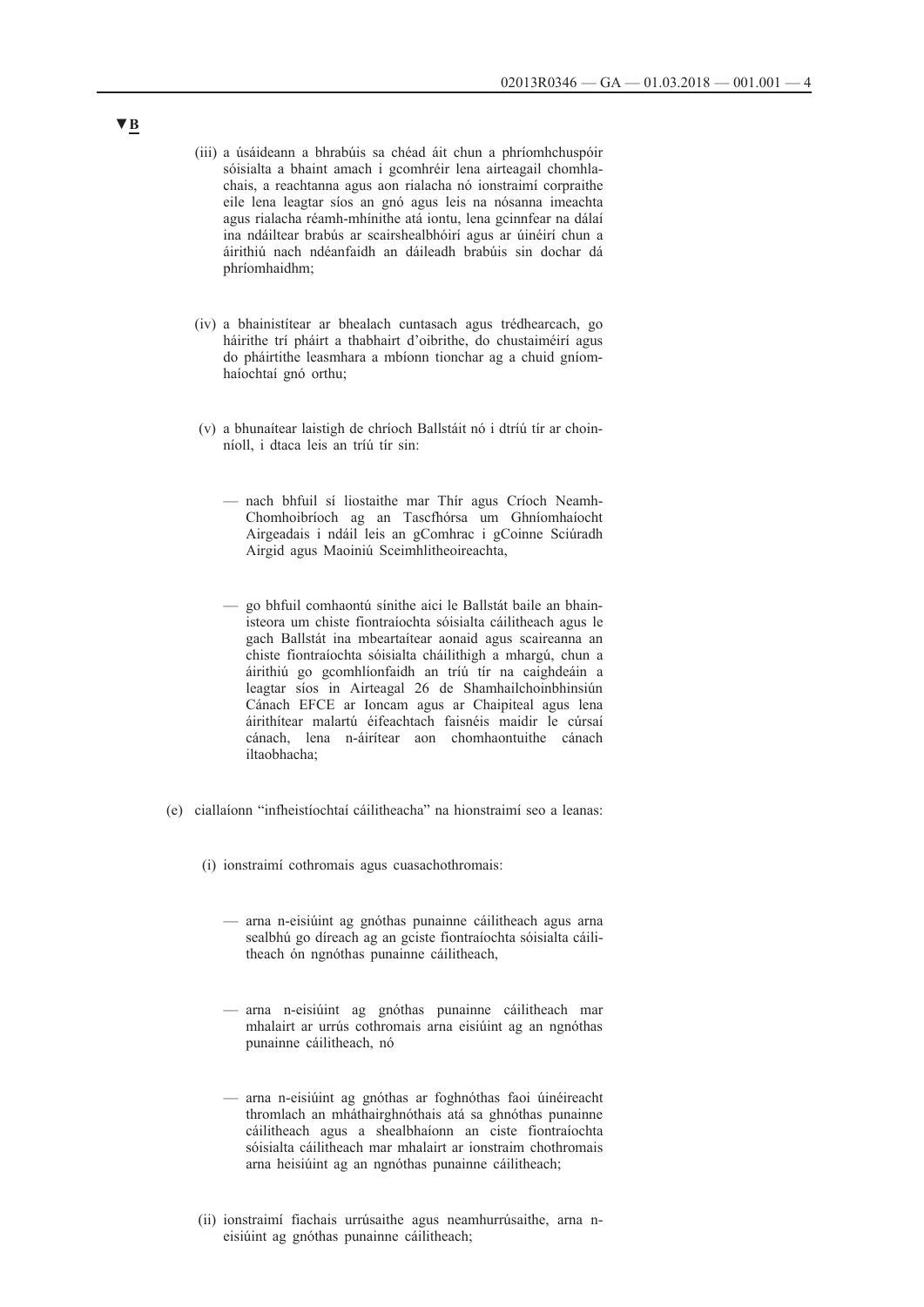- (iii) aonaid agus scaireanna ciste fiontraíochta sóisialta cáilitheach amháin nó roinnt cistí fiontraíochta sóisialta cáilitheacha eile, ar choinníoll nach bhfuil na cistí fiontraíochta sóisialta cáilitheacha sin tar éis níos mó ná 10 % dá ranníocaíochtaí caipitil comhiomlánaithe agus dá gcaipiteal geallta neamhghlaoite a infheistiú i gcistí fiontraíochta sóisialta cáilitheach iad féin;
- (iv) iasachtaí urraithe nó neamhurraithe arna ndeonú ag an gciste fiontraíochta sóisialta cáilitheach ar ghnóthas punainne cáilitheach;
- (v) aon chineál eile sealúchais i ngnóthas punainne cáilitheach;
- (f) ciallaíonn "costais ábhartha" táillí, muirir agus costais a íocfaidh infheisteoirí go díreach nó go hindíreach agus a aontaítear idir an bainisteoir um chiste fiontraíochta sóisialta cáilitheach agus na hinfheisteoirí ann;
- (g) ciallaíonn "cothromas" leas úinéireachta i ngnóthas, a léirítear le scaireanna nó le foirmeacha eile sealúchais i gcaipiteal an ghnóthais punainne cáilitheach arna eisiúint ag a infheisteoirí;
- (h) ciallaíonn "cuasachothromas" aon chineál ionstraime airgeadais ar meascán é de chothromas agus d'fhiachas sa chás go bhfuil an toradh ar an ionstraim nasctha le brabús nó le caillteanas an ghnóthais punainne cáilitheach agus sa chás nach bhfuil aisíocaíocht na hionstraime lánurraithe i gcás loiceadh;
- (i) ciallaíonn "margú" tairiscint nó láithriú díreach nó indíreach ar thionscnamh an bhainisteora um chiste fiontraíochta sóisialta cáilitheach nó thar a cheann d'aonaid nó de scaireanna ciste fiontraíochta sóisialta cáilitheach arna bhainistiú aige le haghaidh nó le hinfheisteoirí at bhfuil sainchónaí orthu san Aontas nó a bhfuil oifig chláraithe acu san Aontas;
- (j) ciallaíonn "caipiteal geallta" aon ghealltanas faoina mbeadh oibleagáid ar infheisteoir, laistigh den tréimhse ama a leagtar síos i rialacha nó in ionstraimí corpraithe an chiste fiontraíochta sóisialta cháilithigh leas a fháil sa chiste sin nó ranníocaíochtaí caipitil a dhéanamh leis;

## **▼M1**

(k) ciallaíonn "Ballstát baile" an Ballstát sin ina bhfuil a oifig chláraithe ag an mbainisteoir um chiste fiontraíochta sóisialta cáilitheach;

## **▼B**

(l) ciallaíonn "Ballstát aíochta" an Ballstát, seachas an Ballstát baile, ina ndéanann an bainisteoir um chiste fiontraíochta sóisialta cáilitheach cistí fiontraíochta sóisialta cáilitheacha a mhargú i gcomhréir leis an Rialachán seo;

#### **▼M1**

- (m) ciallaíonn "údarás inniúil":
	- (i) i dtaca le bainisteoirí amhail dá dtagraítear in Airteagal 2(1) den Rialachán seo, an t-údarás inniúil dá dtagraítear i bpointe (a) d'Airteagal 3(3) de Threoir 2011/61/AE;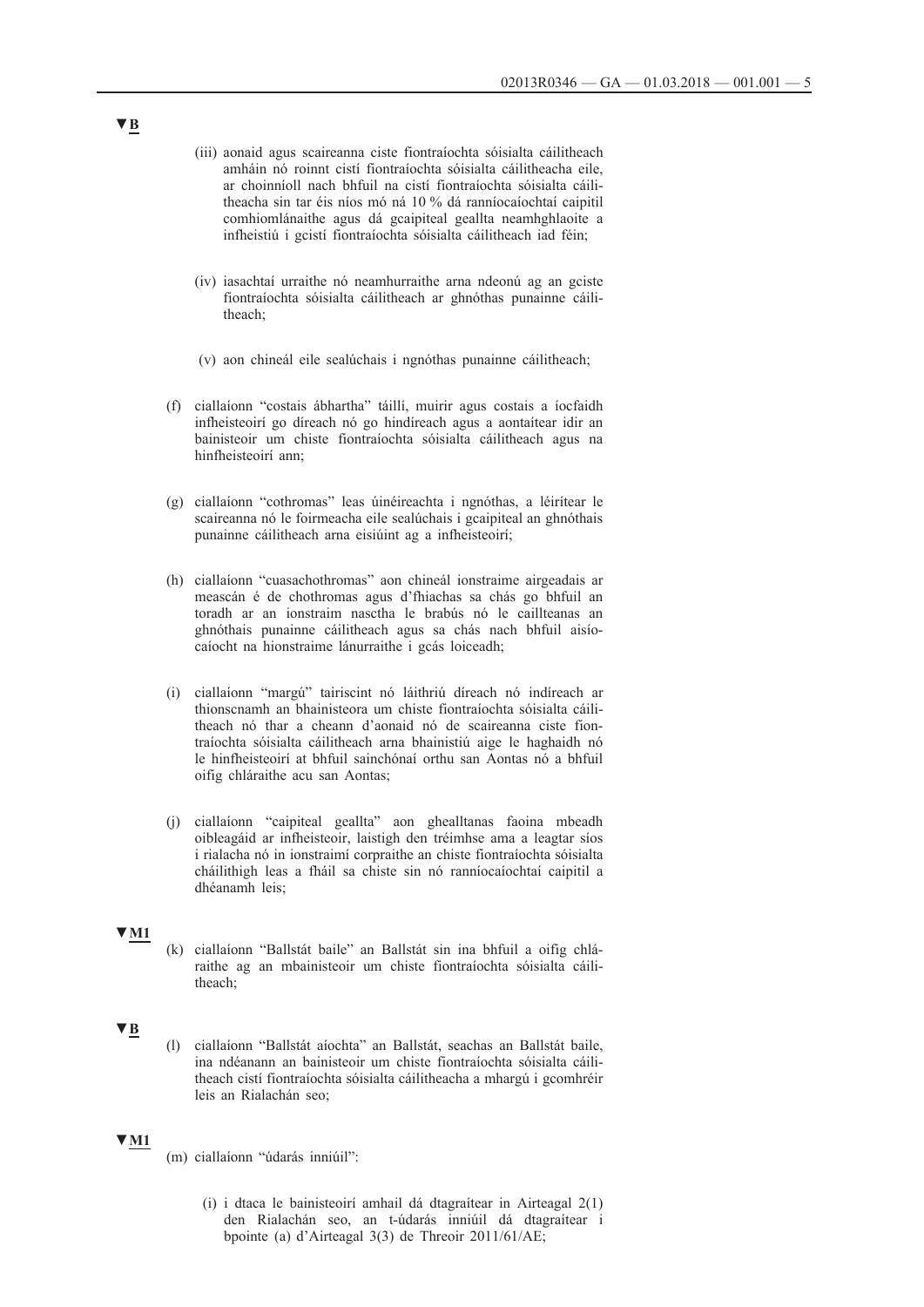- (ii) i dtaca le bainisteoirí amhail dá dtagraítear in Airteagal 2(2) den Rialachán seo, an t-údarás inniúil dá dtagraítear in Airteagal 7(1) de Threoir 2011/61/AE;
- (iii) i dtaca le cistí fiontraíochta sóisialta cáilitheacha, údarás inniúil an Bhallstáit sin ina bhfuil an ciste fiontraíochta sóisialta cáilitheach bunaithe;
- (n) ciallaíonn "údarás inniúil an Bhallstáit óstaigh" údarás Ballstáit, seachas an Ballstát baile, ina ndéantar an ciste fiontraíochta sóisialta cáilitheach a mhargú.

## **▼B**

Maidir le pointe (c) den chéad fhomhír, i gcás ina gceadóidh foirm dhlíthiúil ciste fiontraíochta sóisialta cháilithigh bainistíocht inmheánach agus i gcás nach ndéanfaidh comhlacht rialaithe an chiste bainisteoir seachtrach a cheapadh, beidh an ciste fiontraíochta sóisialta cáilitheach féin cláraithe mar an bainisteoir um chiste fiontraíochta sóisialta cáilitheach i gcomhréir le hAirteagal 15. Aon chiste fiontraíochta sóisialta cáilitheach atá cláraithe mar bhainisteoir inmheánach um chiste fiontraíochta sóisialta cáilitheach, ní dhéanfar é a chlárú mar bhainisteoir seachtrach um chiste fiontraíochta sóisialta cáilitheach ar ghnóthas comhinfheistíochta eile.

2. Cumhachtófar don Choimisiún gníomhartha tarmligthe a ghlacadh i gcomhréir le hAirteagal 26 chun na cineálacha seirbhísí nó earraí agus modhanna táirgthe seirbhísí nó earraí trína léirítear cuspóir sóisialta dá dtagraítear i bpointe (ii) de phointe (d) de mhír 1 den Airteagal seo a shonrú agus cuirfear san áireamh na cineálacha éagsúla gnóthas punainne cáilitheach agus na himthosca sin inar féidir brabús a dháileadh ar úinéirí agus ar infheisteoirí.

## CAIBIDIL II

## **COINNÍOLLACHA MAIDIR LEIS AN SONRÚCHÁN "EuSEF" A ÚSÁID**

### *Airteagal 4*

Beidh bainisteoirí um chistí fiontraíochta sóisialta cáilitheacha a chomhlíonfaidh na ceanglais a leagtar amach sa Chaibidil seo i dteideal an sonrúchán "EuSEF" a úsáid i dtaca le cistí fiontraíochta sóisialta cáilitheacha a mhargú ar fud an Aontais.

## *Airteagal 5*

1. Áiritheoidh bainisteoirí um chistí fiontraíochta sóisialta cáilitheacha, le linn dóibh sócmhainní seachas infheistíochtaí cáilitheacha a fháil, nach n-úsáidfear ach 30 % ar a mhéad de ranníocaíochtaí caipitil comhiomlánaithe agus de chaipiteal geallta neamhghlaoite an chiste fiontraíochta sóisialta cháilithigh chun sócmhainní den sórt sin a fháil. Ríomhfar an tairseach 30 % ar bhonn na méideanna ininfheistithe tar éis na costais iomchuí a asbhaint. Ní chuirfear sealúchais in airgead tirim agus coibhéisí airgid san áireamh chun an tairseach sin a ríomh mar nach fhéachtar ar airgead tirim agus ar choibhéisí airgid mar infheistíochtaí.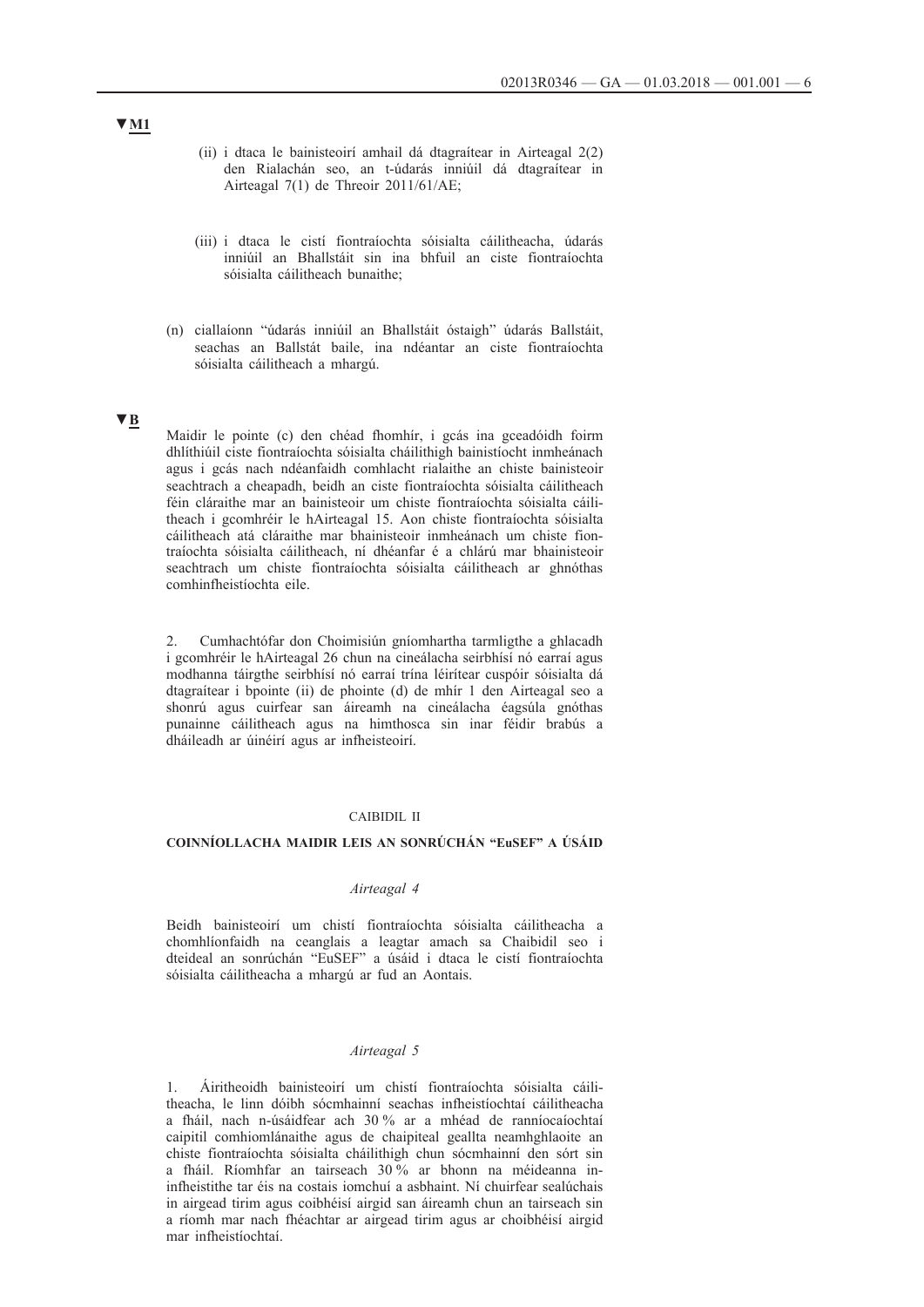2. Ní úsáidfidh bainisteoirí um chistí fiontraíochta sóisialta cáilitheacha, ar leibhéal an chiste fiontraíochta sóisialta cháilithigh, aon mhodh trína méadófaí neamhchosaint an chiste thar leibhéal a chaipitil gheallta, cibé trí airgead nó urrúis a fháil ar iasacht, trí shuíomhanna díorthacha a fháil nó ar aon mhodh eile.

3. Ní fhéadfaidh bainisteoirí um chistí fiontraíochta sóisialta cáilitheacha iasachtaíocht a fháil, oibleagáidí fiachais a eisiúint, nó ráthaíochtaí a thabhairt, ar leibhéal an chiste fiontraíochta sóisialta cháilithigh, ach i gcás ina bhfuil na hiasachtaí, na hoibleagáidí fiachais nó na ráthaíochtaí clúdaithe le gealltanais neamhghlaoite.

## *Airteagal 6*

1. Déanfaidh bainisteoirí um chistí fiontraíochta sóisialta cáilitheacha aonaid agus scaireanna an chiste fiontraíochta sóisialta cháilithigh a mhargú go heisiach le hinfheisteoirí a mheastar gur cliaint ghairmiúla iad i gcomhréir le Roinn I d'Iarscríbhinn II a ghabhann le Treoir 2004/39/CE nó a bhféadfar, arna iarraidh sin, déileáil leo, mar chliaint ghairmiúla i gcomhréir le Roinn II d'Iarscríbhinn II a ghabhann le Treoir 2004/39/CE, nó le hinfheisteoirí eile ar choinníoll go gcomhlíontar na coinníollacha seo a leanas:

- (a) tá sé geallta ag na hinfheisteoirí eile sin EUR 100 000 ar a laghad a infheistiú; agus
- (b) tá sé dearbhaithe i scríbhinn ag na hinfheisteoirí eile sin, i ndoiciméad ar leithligh ón gconradh a tugadh i gcrích maidir leis an ngealltanas infheistíochta, go bhfuil siad ar an eolas faoi na rioscaí a bhaineann leis an ngealltanas atá beartaithe.

2. Ní bheidh feidhm ag mír 1 maidir le hinfheistíochtaí a dhéanann feidhmeannaigh, stiúrthóirí nó fostaithe a bhfuil baint acu le bainistíocht bainisteora um chiste fiontraíochta sóisialta cáilitheach nuair a infheistítear sna cistí fiontraíochta sóisialta cáilitheacha a bhainistíonn siad.

## *Airteagal 7*

Déanfaidh bainisteoirí um chistí fiontraíochta sóisialta cáilitheacha na nithe seo a leanas maidir leis na cistí fiontraíochta sóisialta cáilitheacha atá á mbainistiú acu:

- (a) agus a ngníomhaíochtaí á seoladh acu, gníomhóidh siad go macánta, go cothrom, leis an scil chuí, an cúram cuí agus an dúthracht chuí;
- (b) cuirfidh siad na beartais agus na nósanna imeachta iomchuí i bhfeidhm chun míchleachtais a chosc má tá súil ann go réasúnta go ndéanfadh na míchleachtais sin difear do leasanna na n-infheisteoirí agus na ngnóthas punainne cáilitheach;
- (c) déanfaidh siad a ngníomhaíochtaí gnó a riaradh sa chaoi is go gcuirfear chun cinn tionchar sóisialta dearfach na ngnóthas punainne cáilitheach ina bhfuil siad tar éis infheistiú, na leasanna is fearr do na cistí fiontraíochta sóisialta cáilitheacha atá á mbainistiú acu, na hinfheisteoirí iontu agus sláine an mhargaidh;
- (d) cuirfidh siad leibhéal ard díchill i bhfeidhm maidir le roghnú agus faireachán leanúnach na n-infheistíochtaí sna gnóthais phunainne cháilitheacha agus in iarmhairt dhearfach shóisialta na ngnóthas sin;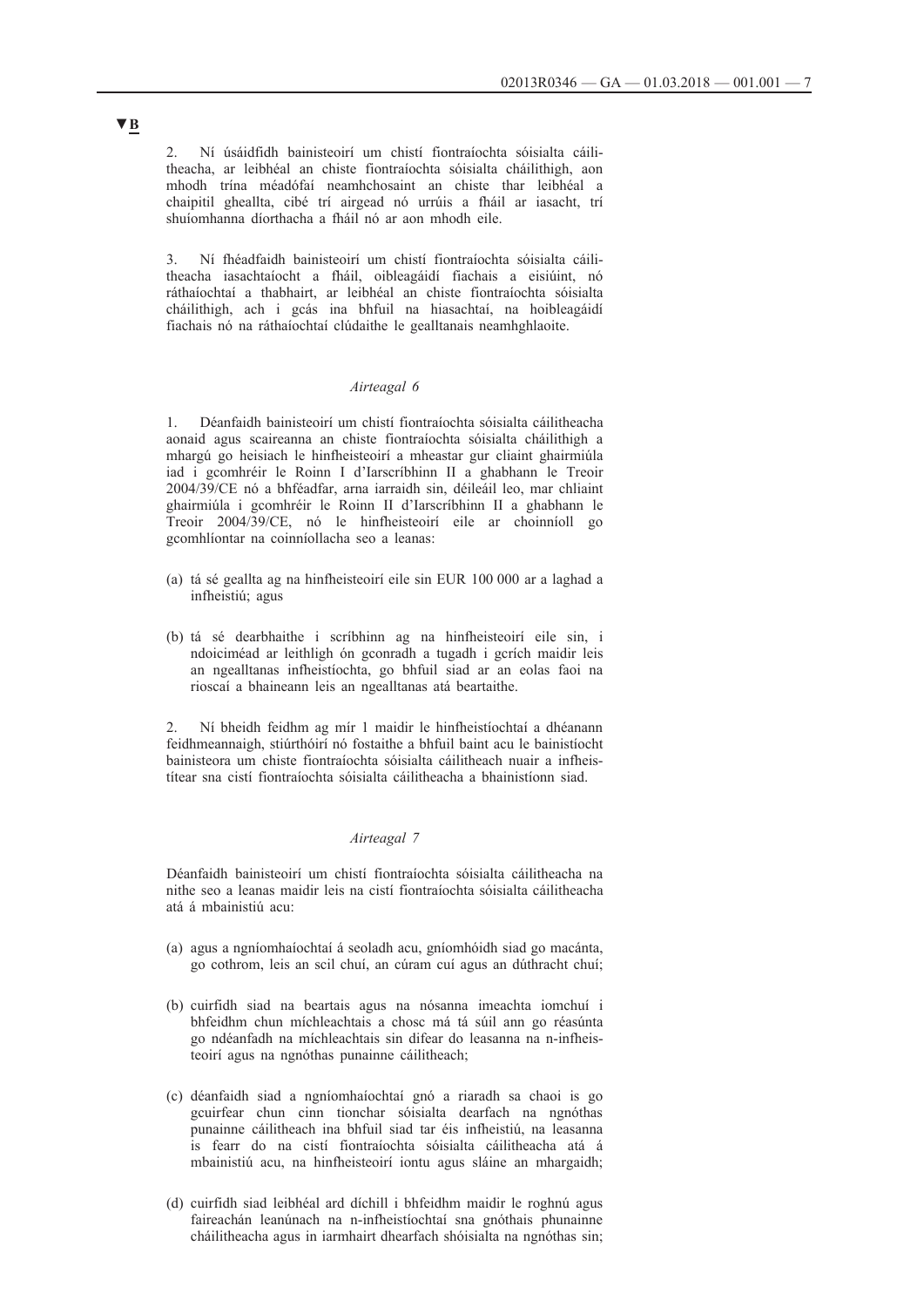- (e) beidh dóthain eolais agus tuisceana acu ar na gnóthais phunainne cháilitheacha sin a bhfuil infheistíocht acu iontu;
- (f) déileálfar go cothrom lena n-infheisteoirí;
- (g) áiritheoidh siad nach bhfaighidh aon infheisteoir cóireáil níos fabhraí, mura rud é go nochtfar an chóireáil níos fabhraí sin i rialacha nó in ionstraimí corpraithe an chiste fiontraíochta sóisialta cháilithigh.

## *Airteagal 8*

1. I gcás ina ndéanann bainisteoir um chiste fiontraíochta sóisialta cáilitheach feidhmeanna a tharmligean chuig tríú páirtithe, ní dhéanfar aon difear do dhliteanas an bhainisteora i leith an chiste fiontraíochta sóisialta cháilithigh agus a infheisteoirí. Ní dhéanfaidh an bainisteoir feidhmeanna a tharmligean a mhéid, go bunúsach, nach féidir é a mheas gur bainisteoir an chiste fiontraíochta sóisialta cháilithigh é a thuilleadh agus a mhéid a thiocfaidh sé chun bheith ina eintiteas bosca poist.

2. Ní dhéanfaidh aon tarmligean feidhmeanna faoi mhír 1 dochar d'éifeachtúlacht na maoirseachta ar an mbainisteoir um chiste fiontraíochta sóisialta cáilitheach, agus, go háirithe, ní dhéanfaidh sé an bainisteoir sin a chosc ó ghníomhú, nó an ciste fiontraíochta sóisialta cáilitheach ó bheith á bhainistiú, ar mhaithe le leas a chuid infheisteoirí.

## *Airteagal 9*

1. Déanfaidh bainisteoirí um chistí fiontraíochta sóisialta cáilitheacha coinbhleachtaí leasa a shainaithint agus a sheachaint agus, i gcás nach féidir iad a sheachaint, déanfaidh siad bainistíocht agus faireachán orthu agus, i gcomhréir le mír 4, nochtfaidh siad na coinbhleachtaí leasa sin go pras lena áirithiú nach ndéanfaidh siad dochar díobhálach do leasanna na gcistí fiontraíochta sóisialta cáilitheacha agus na hinfheisteoirí iontu agus go ndéileáiltear go cothrom leis na cistí fiontraíochta sóisialta cáilitheacha atá á mbainistiú acu.

2. Aithneoidh bainisteoirí um chistí fiontraíochta sóisialta cáilitheacha, go háirithe, na coinbhleachtaí leasa sin a d'fhéadfadh teacht chun cinn idir:

- (a) bainisteoirí um chistí fiontraíochta sóisialta cáilitheacha, daoine a dhéanann gnó na mbainisteoirí sin a sheoladh go héifeachtach, fostaithe na mbainisteoirí sin nó aon duine a bhfuil na bainisteoirí sin faoi rialú aige nó atá rialaithe acu, go díreach nó go hindíreach, agus na cistí fiontraíochta sóisialta cáilitheacha a bhainistíonn na bainisteoirí sin nó na hinfheisteoirí iontu;
- (b) ciste fiontraíochta sóisialta cáilitheach nó na hinfheisteoirí ann, agus ciste fiontraíochta sóisialta cáilitheach eile atá á bhainistiú ag an mbainisteoir céanna, nó na hinfheisteoirí ann;
- (c) an ciste fiontraíochta sóisialta cáilitheach nó na hinfheisteoirí ann, agus gnóthas comhinfheistíochta nó GCUI atá á mbainistiú ag an mbainisteoir céanna nó na hinfheisteoirí ann.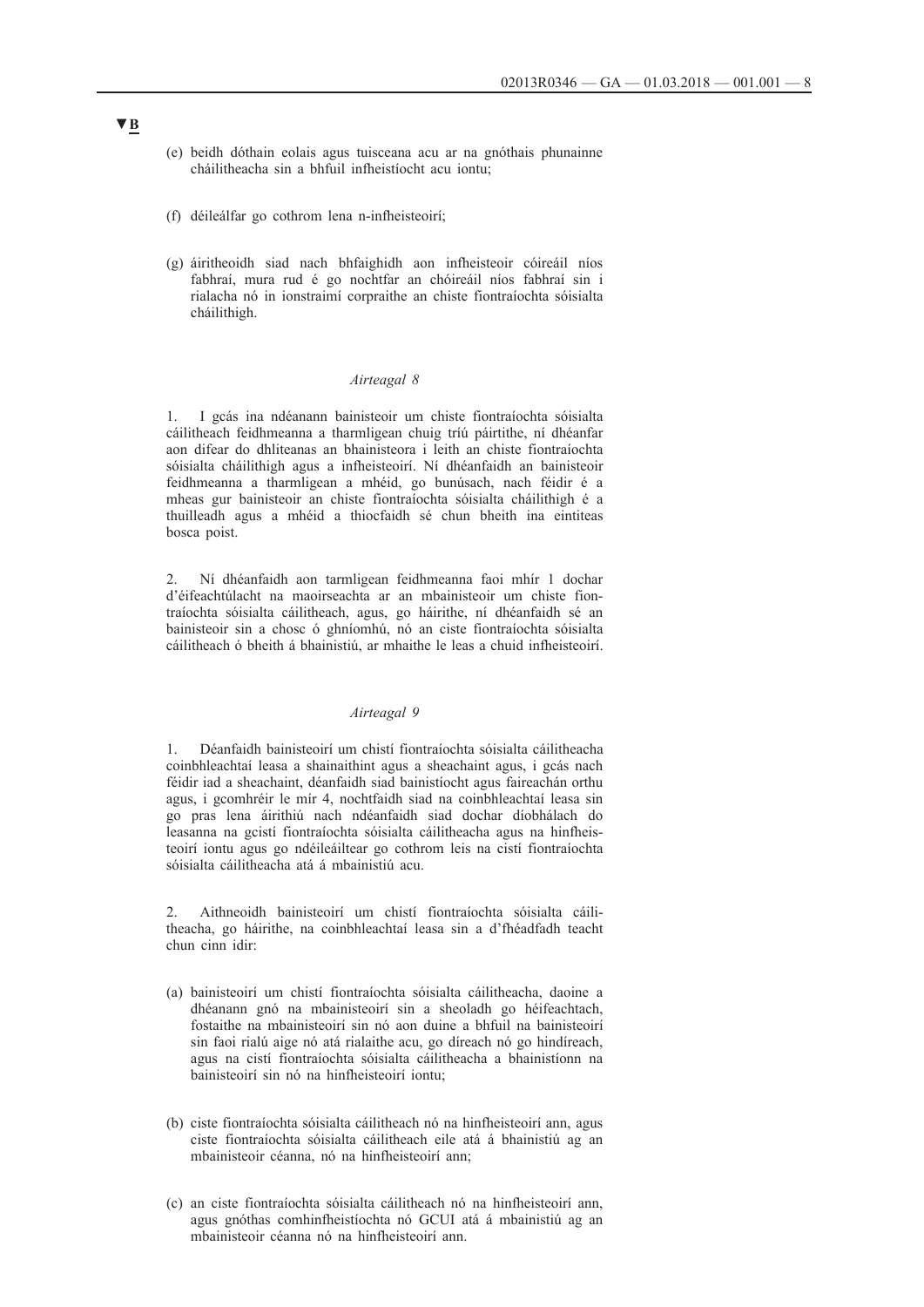3. Déanfaidh bainisteoirí um chistí fiontraíochta sóisialta cáilitheacha socruithe éifeachtacha eagraíochtúla agus riaracháin a chothabháil agus a oibriú chun na ceanglais a leagtar síos i mír 1 agus mír 2 a chomhlíonadh.

4. Déanfar coinbhleachtaí leasa a nochtadh mar a thagraítear dó i mír 1, i gcás nach leor na socruithe eagraíochtúla a rinne bainisteoir um chiste fiontraíochta sóisialta cáilitheach chun coinbhleachtaí leasa a aithint, a chosc, agus a bhainistiú, agus faireachán á dhéanamh orthu lena áirithiú, le muinín réasúnta, go mbeidh cosc ar an mbaol damáiste do leasanna na n-infheisteoirí. Déanfaidh bainisteoir um chistí fiontraíochta sóisialta cáilitheach nádúr ginearálta nó foinsí na gcoinbhleachtaí leasa a nochtadh go soiléir do na hinfheisteoirí sula ndéanfaidh siad gnó a riaradh thar a gceann.

5. Cumhachtófar don Choimisiún gníomhartha tarmligthe a ghlacadh i gcomhréir le hAirteagal 26 agus sonrófar iontu:

- (a) na cineálacha coinbhleachtaí leasa dá dtagraítear i mír 2 den Airteagal seo;
- (b) na céimeanna a ghlacfaidh bainisteoirí um chiste fiontraíochta sóisialta cáilitheach, i dtéarmaí na struchtúr agus nósanna imeachta eagraíochtúla agus riaracháin, chun coinbhleachtaí leasa a aithint, a chosc agus a bhainistiú, agus faireachán á dhéanamh orthu agus chun iad a nochtadh.

#### *Airteagal 10*

1. I gcás gach ciste fiontraíochta sóisialta cáilitheach a bhainistíonn siad, úsáidfidh bainisteoirí um chiste fiontraíochta sóisialta cáilitheach nósanna imeachta chun tomhas a dhéanamh ar an méid a mbeidh an iarmhairt shóisialta dhearfach a bhfuil siad tiomanta dó bainte amach ag na gnóthais phunainne cháilitheacha, ina n-infheistíonn an ciste fiontraíochta sóisialta cáilitheach. Déanfaidh na bainisteoirí a áirithiú go bhfuil na nósanna imeachta soiléir agus trédhearcach agus go bhfuil táscairí ar áireamh iontu a bhféadfadh sé, ag brath ar an gcuspóir sóisialta agus nádúr an ghnóthais punainne cháilithigh, go mbeidh ceann amháin nó níos mó de na hábhair seo a leanas ar áireamh iontu:

- (a) fostaíocht agus margaí saothair;
- (b) caighdeáin agus cearta atá gaolmhar le cáilíocht poist;
- (c) cuimsiú sóisialta agus cosaint grúpaí áirithe;
- (d) cóir chomhionannais, comhdheiseanna agus neamh-idirdhealú;
- (e) sláinte agus sábháilteacht phoiblí;
- (f) rochtain agus éifeachtaí ar chosaint shóisialta agus ar chórais sláinte agus oideachais.

2. Cumhachtófar don Choimisiún gníomhartha tarmligthe a ghlacadh i gcomhréir le hAirteagal 26 agus sonrófar iontu mionsonraí na nósanna imeachta dá dtagraítear i mír 1 den Airteagal seo, maidir le gnóthais phunainne cháilitheacha éagsúla.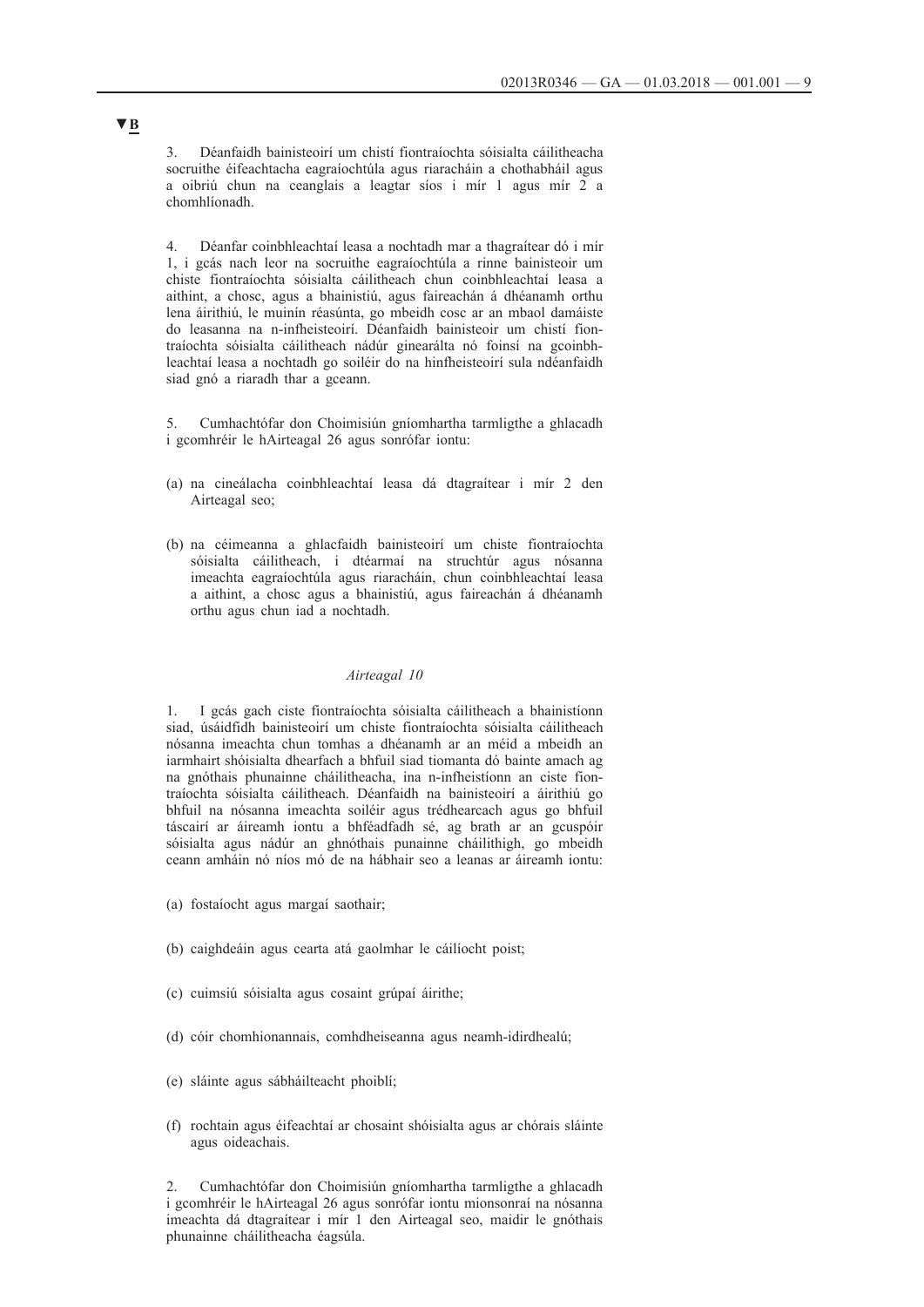### *Airteagal 11*

1. Beidh cistí dílse leordhóthanacha ag bainisteoirí um chistí fiontraíochta sóisialta cáilitheacha, i gcónaí, agus úsáidfidh siad acmhainní teicniúla agus daonna leormhaithe agus iomchuí a bheidh riachtanach do bhainistiú chuí na gcistí fiontraíochta sóisialta cáilitheacha.

# **▼M1**

2. Beidh EUR 50 000 de chaipiteal tosaigh ag cistí fiontraíochta sóisialta cáilitheacha arna mbainistiú go hinmheánach agus ag bainisteoirí seachtracha um chistí fiontraíochta sóisialta cáilitheacha araon.

3. Beidh ar a laghad aon ochtú de na forchostais sheasta arna dtabhú ag an mbainisteoir an bhliain roimhe sin ina gcistí dílse i gcónaí. Féadfaidh údarás inniúil an Bhallstáit bhaile an ceanglas sin a choigeartú i gcás inar tháinig athrú ábharach ar ghnó an bhainisteora ón mbliain roimhe sin. I gcás nach bhfuil bliain de ghnó curtha i gcrích ag an mbainisteoir um chiste fiontraíochta sóisialta cáilitheach, is éard a bheidh sa cheanglas aon ochtú de na forchostais sheasta atá beartaithe ina phlean gnó, seachas má bhíonn coigeartú ar an bplean sin de dhíth ar údarás inniúil an Bhallstáit bhaile.

4. I gcás inar mó ná EUR 250 000 000 luach na gcistí fiontraíochta sóisialta cáilitheacha arna mbainistiú ag an mbainisteoir, cuirfidh an bainisteoir suim bhreise cistí dílse ar fáil. Beidh suim bhreise comhionann le 0,02 % den mhéid atá luach iomlán na gcistí fiontraíochta sóisialta cáilitheacha níos mó ná EUR 250 000 000.

5. Féadfaidh údarás inniúil an Bhallstáit bhaile an bainisteoir um chiste fiontraíochta sóisialta cáilitheacha a údarú gan suas le 50 % de shuim bhreise na gcistí dílse dá dtagraítear i mír 4 a sholáthar má bhaineann an bainisteoir sin leas as ráthaíocht ar an méid céanna arna thabhairt ag institiúid creidmheasa nó ag gnóthas árachais ag a bhfuil a oifig chláraithe i mBallstát, nó i dtríú tír ina bhfuil sé faoi réir rialacha stuamachta a measann na údarás inniúil an Bhallstáit bhaile a bheith comhionann leis na rialacha atá leagtha síos i ndlí an Aontais.

6. Déanfar cistí dílse a infheistiú i sócmhainní leachtacha nó sócmhainní is féidir a chomhshó go héasca ina n-airgead tirim sa ghearrthéarma agus ní áireofar seasaimh amhantracha iontu.

# **▼B**

## *Airteagal 12*

1. Déanfar rialacha maidir le luacháil sócmhainní a leagan síos i rialacha nó in ionstraimí corpraithe an chiste fiontraíochta sóisialta cháilithigh agus áiritheoidh siad próiseas luachála iontaofa agus trédhearcach.

2. Áiritheoidh na nósanna imeachta luachála a úsáidtear go bhfuil na sócmhainní á luacháil i gceart agus go ríomhtar an luach sócmhainne go bliantúil ar a laghad.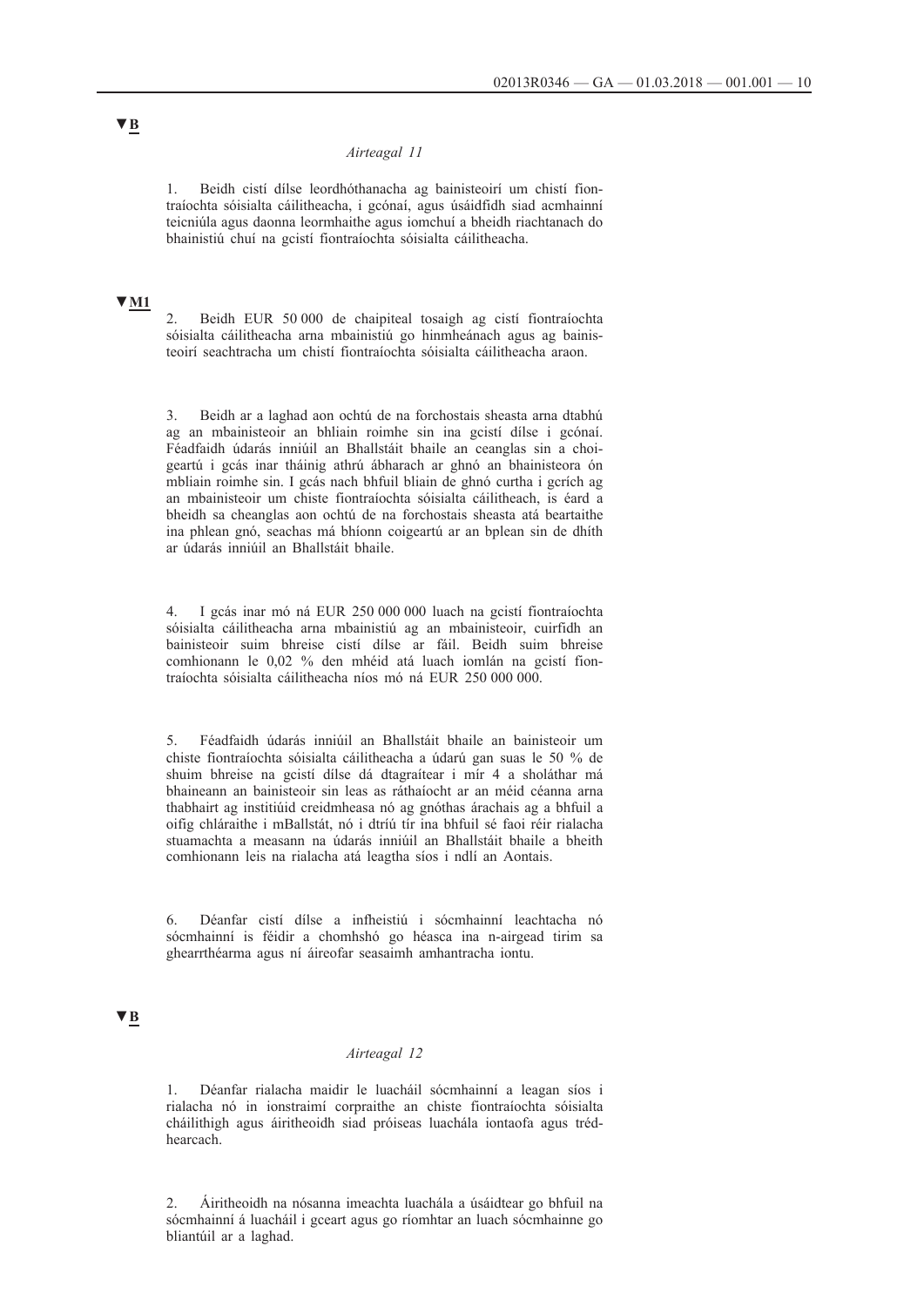3. Chun comhsheasmhacht a áirithiú i luacháil gnóthas punainne cáilitheach, déanfaidh ÚEUM treoirlínte a fhorbairt a leagann amach comhphrionsabail maidir le cóireáil na n-infheistíochtaí sna gnóthais sin ag cur san áireamh a bpríomhchuspóir iarmhairt intomhaiste sóisialta dearfach a bhaint amach ag úsáid a gcuid brabús ar an gcéad dul síos chun an iarmhairt sin a bhaint amach.

## *Airteagal 13*

1. Cuirfidh bainisteoirí um chistí fiontraíochta sóisialta cáilitheacha tuarascáil bhliantúil ar fáil d'údarás inniúil an Bhallstáit baile i gcás gach ciste fiontraíochta sóisialta cáilitheach atá á bhainistiú acu, faoi shé mhí tar éis dheireadh na bliana airgeadais. Tabharfar tuairisc sa tuarascáil ar chomhdhéanamh phunainn an chiste fiontraíochta sóisialta cháilithigh agus gníomhaíochtaí na bliana roimhe sin. Nochtfar ann chomh maith na brabúis arna dtuilleadh ag an gciste fiontraíochta sóisialta cáilitheach ag deireadh a ré agus, más infheidhme, na brabúis arna ndáileadh le linn a ré. Beidh na cuntais airgeadais iniúchta a bhaineann leis an gciste fiontraíochta sóisialta cáilitheach ar áireamh sa tuarascáil. Táirgfear an tuarascáil bhliantúil i gcomhréir leis na caighdeáin tuairiscithe reatha agus na téarmaí ar chomhaontaigh na bainisteoirí um chistí fiontraíochta sóisialta cáilitheacha agus na hinfheisteoirí. Cuirfidh bainisteoirí um chistí fiontraíochta sóisialta cáilitheacha an tuarascáil ar fáil d'infheisteoirí arna iarraidh sin dóibh. Féadfaidh bainisteoirí um chistí fiontraíochta sóisialta cáilitheacha agus infheisteoirí teacht ar chomhaontú faoi nochtuithe breise lena chéile.

- 2. Beidh na gnéithe seo a leanas, ar a laghad, sa tuarascáil bhliantúil:
- (a) mionsonraí, de réir mar is iomchuí, faoin toradh sóisialta iomlán ar an mbeartas infheistíochta agus an modh a úsáideadh chun an toradh sin a thomhas;
- (b) ráiteas maidir le haon dífheistiú a tharla a bhaineann le gnóthais phunainne cháilitheacha;
- (c) tuairisc ina mínítear ar de thoradh nó nach de thoradh na gcritéar dá dtagraítear i bpointe (f) d'Airteagal 14(1) a tharla dífheistiú i ndáil le sócmhainní eile an chiste fiontraíochta sóisialta cháilithigh nach n-infheistítear i ngnóthais phunainne cháilitheacha;
- (d) achoimre ar na gníomhaíochtaí a rinne an bainisteoir um chiste fiontraíochta sóisialta cáilitheach maidir leis na gnóthais phunainne cháilitheacha dá dtagraítear i bpointe (l) d'Airteagal  $14(1);$

## **▼M1**

- (e) faisnéis faoi chineál, faoi luach agus faoi chuspóir na n-infheistíochtaí seachas infheistíochtaí cáilitheacha dá dtagraítear in Airteagal 5(1);
- (f) tuairisc ar an gcaoi a gcuirtear rioscaí comhshaoil agus rioscaí a bhaineann leis an aeráid san áireamh i gcur chuige infheistíochta na gcistí fiontraíochta sóisialta cáilitheacha.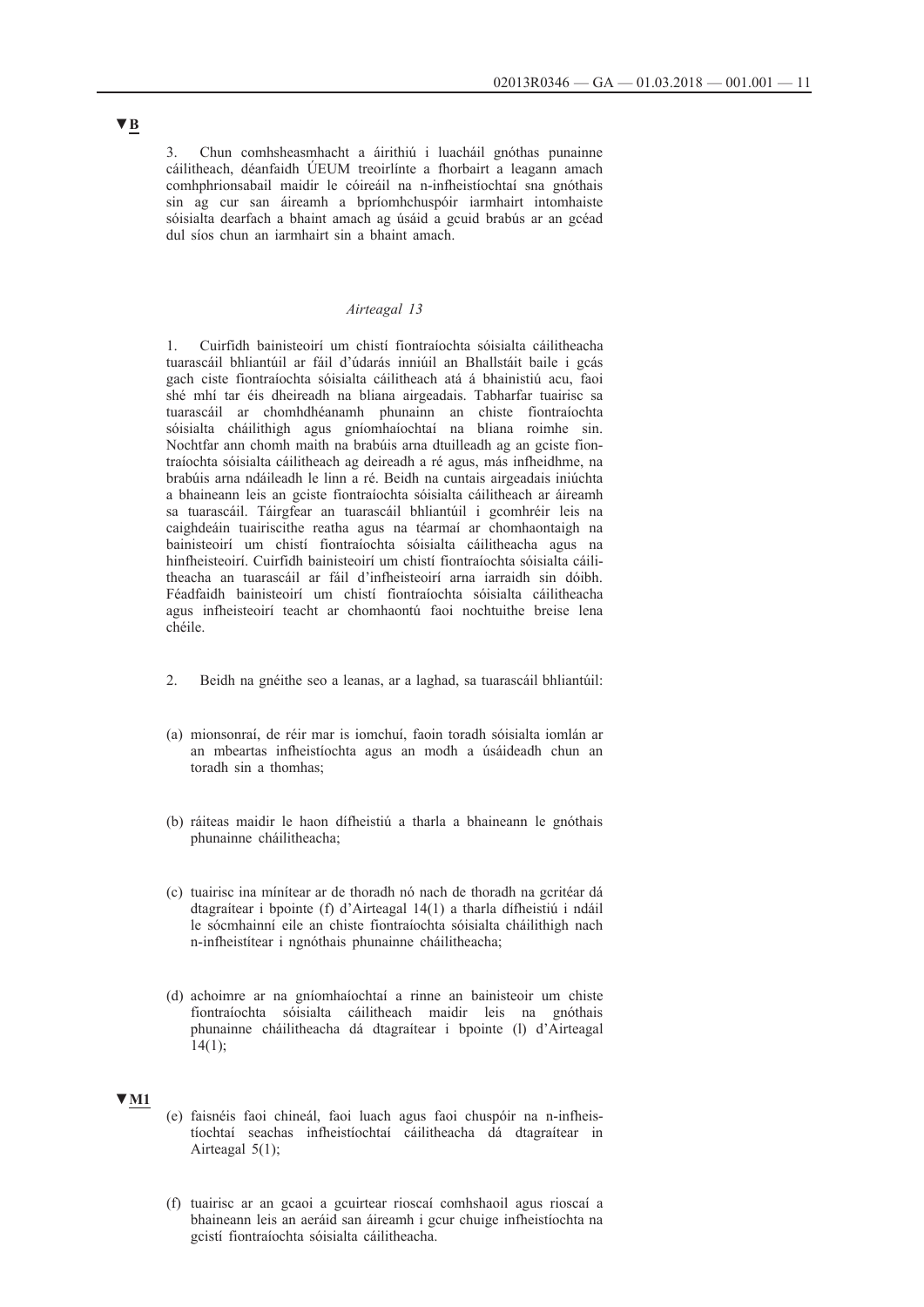3. Déanfar iniúchóireacht ar an gciste fiontraíochta sóisialta cáilitheach a sheoladh go bliantúil ar a laghad. Deimhneoidh an iniúchóireacht go bhfuil airgead agus sócmhainní á sealbhú in ainm an chiste fiontraíochta sóisialta cháilithigh agus go bhfuil an bainisteoir um chiste fiontraíochta sóisialta cáilitheach tar éis taifid agus seiceálacha leormhaithe a bhunú agus a chothabháil i leith úsáid aon sainordú nó rialaithe ar airgead agus ar shócmhainní an chiste fiontraíochta sóisialta cháilithigh agus na hinfheisteoirí ann.

4. I gcás ina gceanglófar ar an mbainisteoir um chiste fiontraíochta sóisialta cáilitheach tuarascáil bhliantúil airgeadais a phoibliú i gcomhréir le hAirteagal 4 de Threoir 2004/109/CE ó Pharlaimint na hEorpa agus ón gComhairle an 15 Nollaig 2004 maidir le comhchuibhiú ceanglas trédhearcachta i ndáil le faisnéis faoi eisitheoirí a ligtear a gcuid urrús isteach chun a trádála ar mhargadh rialaithe (1) i dtaca leis an gciste fiontraíochta sóisialta cáilitheach féadfar an fhaisnéis dá dtagraítear i mír 1 agus i mír 2 den Airteagal seo a thabhairt go leithleach nó mar chuid bhreise den tuarascáil bhliantúil airgeadais.

# **▼M1**

5. Cuirfidh údarás inniúil an Bhallstáit bhaile an fhaisnéis ar fad a bhailítear faoin Airteagal seo ar fáil d'údarás inniúil gach ciste fiontraíochta sóisialta cáilitheach lena mbaineann, d'údarás inniúil gach Ballstáit óstaigh lena mbaineann agus do ÚEUM go tráthúil trí mheán an nós imeachta dá dtagraítear in Airteagal 23.

# **▼B**

### *Airteagal 14*

1. Cuirfidh bainisteoirí um chistí fiontraíochta sóisialta cáilitheacha, i ndáil leis na cistí fiontraíochta sóisialta cáilitheacha atá á mbainistiú acu, a n-infheisteoirí ar an eolas, sula ndéanfaidh na hinfheisteoirí cinneadh infheistíochta, ar bhealach soiléir agus intuigthe faoi na gnéithe seo a leanas ar a laghad sula ndéanfaidh siad cinneadh infheistíochta:

(a) céannacht bhainisteora agus aon soláthraithe seirbhísí eile atá faoi chonradh ag an mbainisteoir sin maidir lena mbainistíocht, agus tuairisc ar a ndualgais;

## **▼M1**

(b) méid na gcistí dílse atá ar fáil ag an mbainisteoir sin chun cothabháil a dhéanamh ar na hacmhainní daonna agus teicniúla leordhóthanacha is gá chun a chistí fiontraíochta sóisialta cáilitheacha a bhainistiú go cuí;

### **▼B**

- (c) tuairisc ar straitéis infheistíochta agus ar chuspóirí an chiste fiontraíochta sóisialta cháilithigh, lena n-áirítear:
	- (i) na cineálacha gnóthas punainne cáilitheach ina mbeartaíonn sé infheistiú;
	- (ii) aon chiste fiontraíochta sóisialta cáilitheach eile ina bhfuil sé beartaithe aige infheistiú;
	- (iii) na cineálacha gnóthas punainne cáilitheach ina bhfuil sé beartaithe ag aon chiste fiontraíochta sóisialta cáilitheach eile, amhail dá dtagraítear i bpointe (ii), infheistíocht a dhéanamh;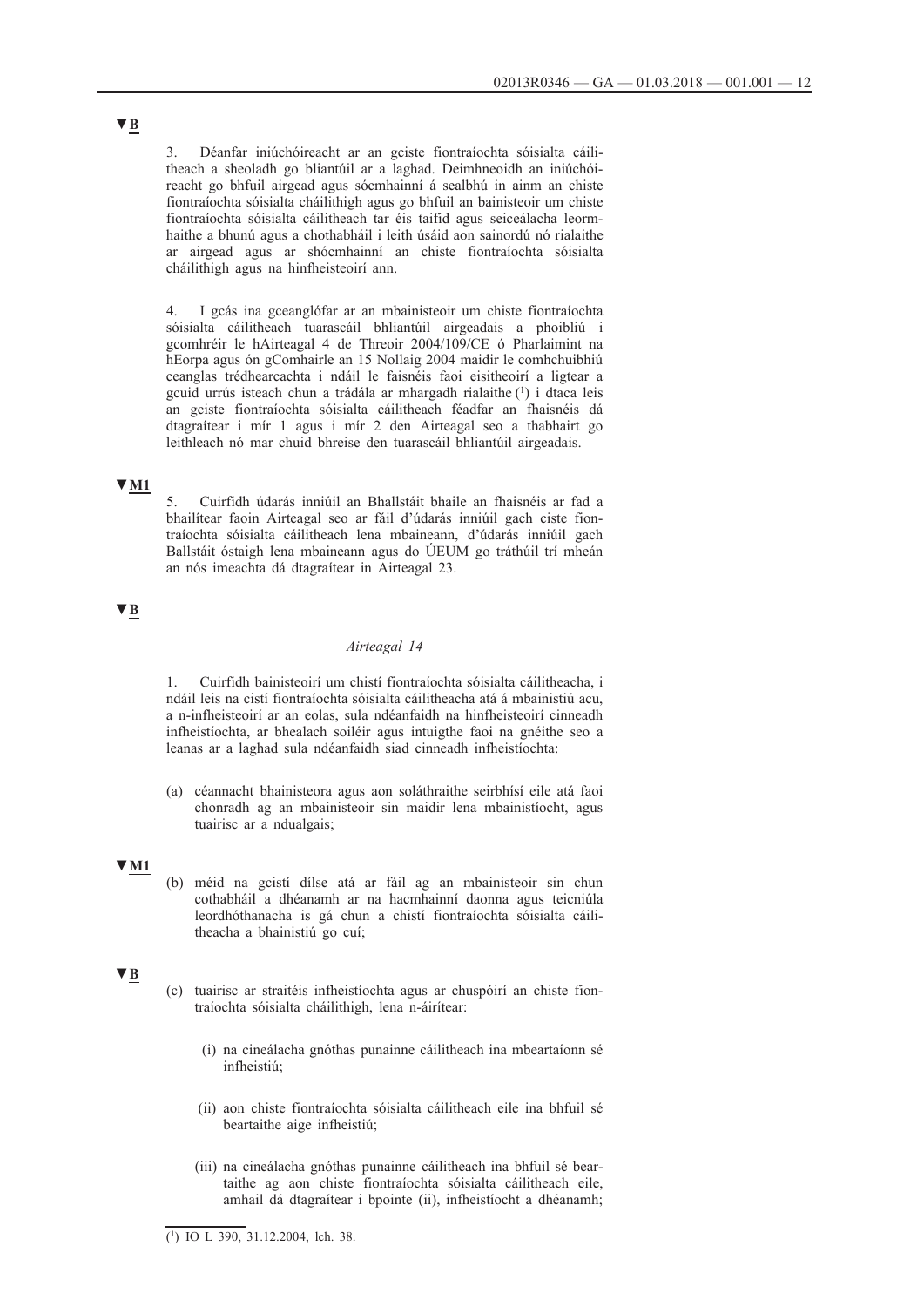- (iv) na hinfheistíochtaí neamhcháilitheacha a bheartaíonn sé a dhéanamh;
- (v) na teicnící a bheartaíonn sé a úsáid; agus
- (vi) aon srianta infheistíochta is infheidhme;
- (d) an tionchar sóisialta dearfach a bhfuil beartas infheistíochta an chiste fiontraíochta sóisialta cháilithigh dírithe air, lena n-áirítear nuair is ábhartha, réamh-mheastacháin ar na torthaí sin de réir mar is réasúnta, agus faisnéis faoi fheidhmíocht go dtí seo sa réimse sin;
- (e) na modheolaíochtaí atá le húsáid chun an tionchar sóisialta a thomhas;
- (f) tuairisc ar na sócmhainní seachas gnóthais phunainne cháilitheacha agus an próiseas agus na critéir a úsáidtear chun na sócmhainní sin a roghnú murar airgead tirim nó coibhéisí airgid iad;
- (g) tuairisc ar phróifíl riosca an chiste fiontraíochta sóisialta cháilithigh agus aon rioscaí a bhaineann leis na sócmhainní inar féidir leis an gciste infheistíocht a dhéanamh nó na teicníochtaí infheistíochta is féidir a úsáid;
- (h) tuairisc ar nós imeachta luachála an chiste fiontraíochta sóisialta cháilithigh agus ar an modh praghsála chun sócmhainní a luacháil, lena n-áirítear na modhanna a úsáidtear chun gnóthais phunainne cháilitheacha a luacháil;
- (i) tuairisc ar an tslí a ríomhtar luach saothair an bhainisteora um chiste fiontraíochta sóisialta cháilithigh;
- (j) tuairisc ar na costais ábhartha go léir agus ar na huasmhéideanna díobh;
- (k) feidhmíocht airgeadais stairiúil an chiste fiontraíochta sóisialta cháilithigh, má tá sí ar fáil;
- (l) na seirbhísí tacaíochta gnó agus na gníomhaíochtaí tacaíochta eile a bhfuil an bainisteoir um chiste fiontraíochta sóisialta cáilitheacht ag soláthar nó ag eagrú trí thríú páirtithe chun forbairt, fás nó oibriú leanúnach, i gcásanna áirithe, na ngnóthas punainne cáilitheach ina n-infheistíonn an ciste fiontraíochta sóisialta cáilitheach a éascú nó, i gcás nach soláthraítear na seirbhísí nó na gníomhaíochtaí sin, míniú faoi sin;
- (m) tuairisc ar na nósanna imeachta trína bhféadfaidh an ciste fiontraíochta sóisialta cáilitheach a straitéis infheistíochta nó a bheartas infheistíochta, nó an dá cheann acu, a athrú.

2. Beidh an fhaisnéis go léir dá dtagraítear i mír 1 cothrom, soiléir agus ní bheidh sí míthreorach. Coimeádfar í cothrom le dáta agus déanfar í a athbhreithniú go rialta i gcás inarb ábhartha.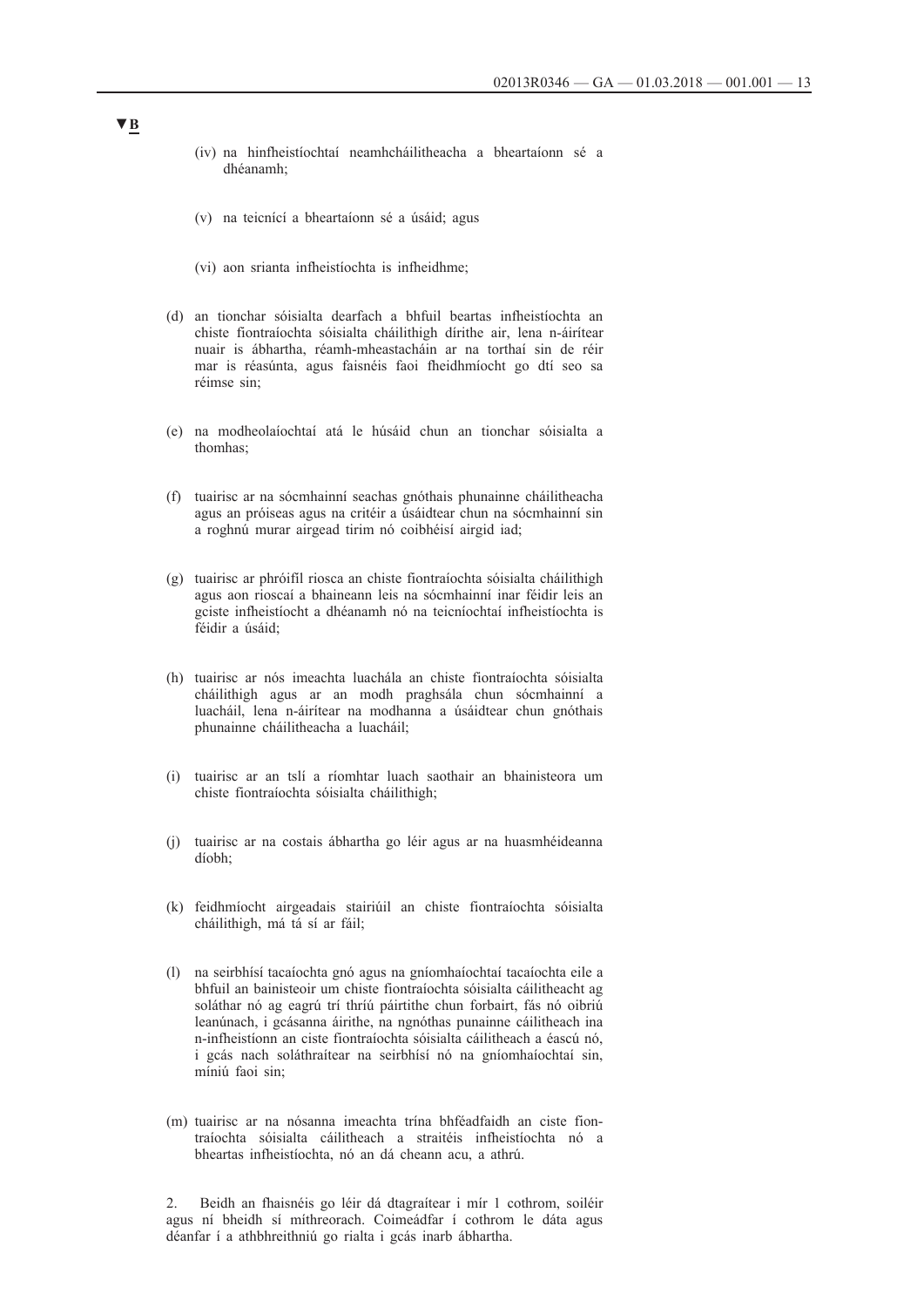3. I gcás ina gceanglófar ar an mbainisteoir um chiste fiontraíochta sóisialta cáilitheach réamheolaire a fhoilsiú i gcomhréir le Treoir 2003/71/CE ó Pharlaimint na hEorpa agus ón gComhairle an 4 Samhain 2003 maidir leis an réamheolaire a bheidh le foilsiú nuair a tháirgfear urrúis don phobal nó nuair a ligfear isteach iad chun a dtrádála (1) nó i gcomhréir leis an dlí náisiúnta maidir leis an gciste fiontraíochta sóisialta cáilitheach, féadfar an fhaisnéis dá dtagraítear i mír 1 den Airteagal seo a thabhairt go leithleach nó mar chuid den réamheolaire.

4. Cumhachtófar don Choimisiún gníomhartha tarmligthe a ghlacadh i gcomhréir le hAirteagal 26 agus sonrófar iontu:

- (a) inneachar na faisnéise dá dtagraítear i bpointe (c) go pointe (f) agus pointe (l) de mhír 1 den Airteagal seo;
- (b) an tslí is féidir an fhaisnéis dá dtagraítear i bpointe (c) go pointe (f) agus i bpointe (l) de mhír 1 den Airteagal seo a chur i láthair ar shlí aonfhoirmeach d'fhonn an t-uasleibhéal inchomparáideachta a áirithiú.

## CAIBIDIL III

## **MAOIRSEACHT AGUS COMHAR RIARACHÁIN**

### *Airteagal 15*

1. Bainisteoirí um chistí fiontraíochta sóisialta cáilitheacha a bhfuil sé de rún acu an sonrúchán "EuSEF" a úsáid chun a gcuid cistí fiontraíochta sóisialta cáilitheacha a mhargú, cuirfidh siad údarás inniúil a mBallstáit baile ar an eolas faoin rún sin agus cuirfidh siad an fhaisnéis seo a leanas ar fáil:

- (a) céannacht na ndaoine a dhéanann bainistíocht na gcistí fiontraíochta sóisialta cáilitheacha a sheoladh go héifeachtach;
- (b) céannacht na gcistí fiontraíochta sóisialta cáilitheacha sin a ndéanfar a n-aonaid nó a scaireanna a mhargú agus a straitéisí infheistíochta;
- (c) faisnéis faoi na socruithe a rinneadh maidir le ceanglais Chaibidil II a chomhlíonadh;
- (d) liosta de Bhallstáit a bhfuil sé beartaithe ag an mbainisteoir um chiste fiontraíochta sóisialta cáilitheach gach ciste fiontraíochta sóisialta cáilitheach a mhargú iontu.

#### **▼M1** \_\_\_\_\_\_\_\_\_\_

## **▼B**

- 2. Ní dhéanfaidh údarás inniúil an Bhallstáit baile an bainisteoir um chiste fiontraíochta sóisialta cáilitheach a chlárú ach amháin má comhlíontar na coinníollacha seo a leanas:
- (a) go bhfuil na daoine a dhéanann gnó bainistithe cistí fiontraíochta sóisialta cáilitheacha go héifeachtach de cháil sách maith agus go bhfuil taithí go leor freisin acu i ndáil leis na straitéisí infheistíochta arna saothrú ag an mbainisteoir um chiste fiontraíochta sóisialta cáilitheach;

 $(1)$  IO L 345, 31.12.2003, lch. 64.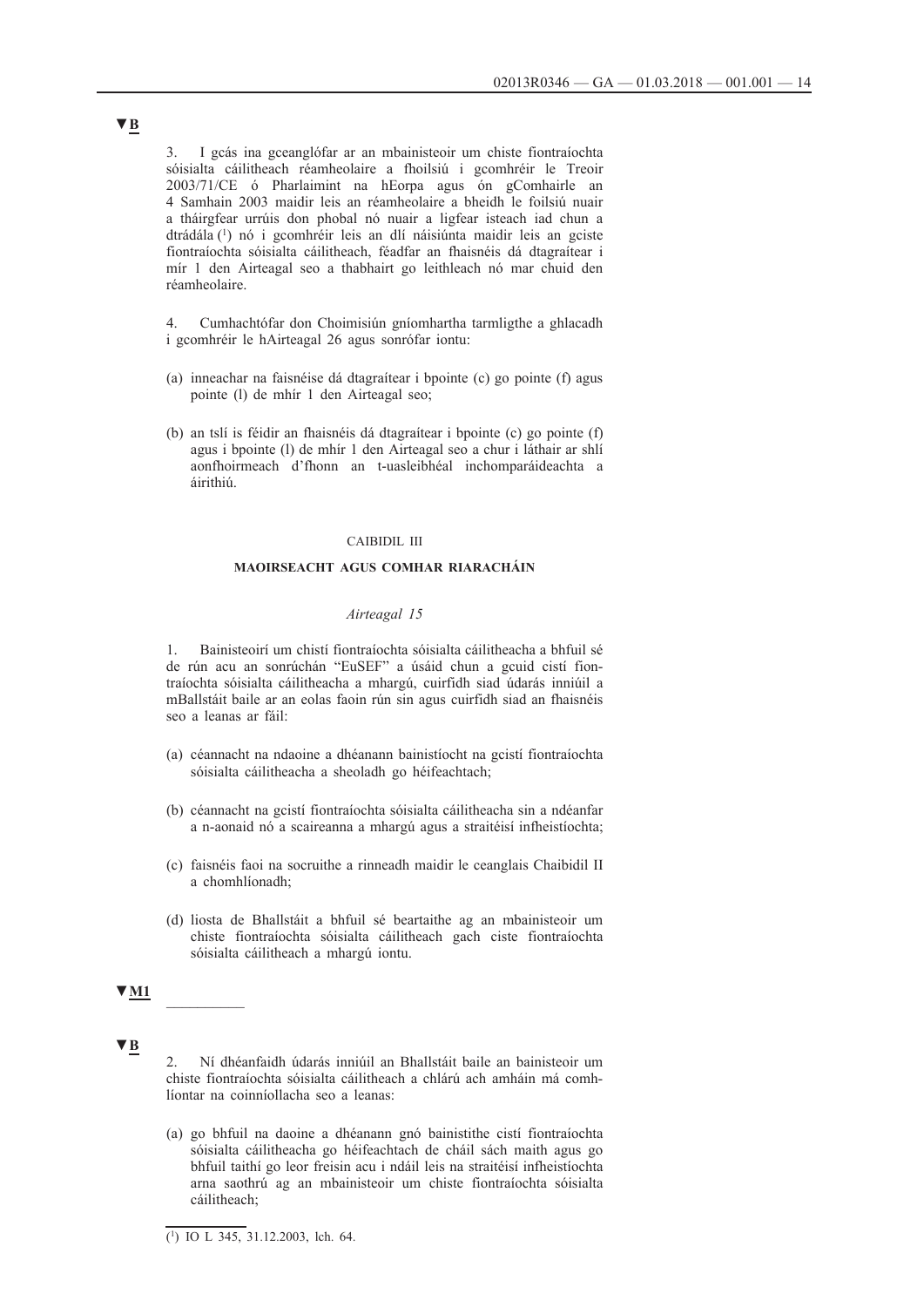- (b) go bhfuil an fhaisnéis a cheanglaítear dá dtagraítear faoi mhír 1 iomlán;
- (c) go bhfuil na socruithe a fhógraítear faoi phointe (c) de mhír 1 oiriúnach chun ceanglais Chaibidil II a chomhlíonadh.

## **▼M1** \_\_\_\_\_\_\_\_\_\_

# **▼B**

3. Beidh an clárú faoin Airteagal seo bailí i gcríoch iomlán an Aontais agus fágfaidh sé go bhféadfaidh bainisteoirí um chistí fiontraíochta sóisialta cáilitheacha margaíocht a dhéanamh ar chistí fiontraíochta sóisialta cáilitheacha faoin sonrúchán "EuSEF" ar fud an Aontais.

## **▼M1**

4. Déanfaidh an t-údarás inniúil an Bhallstáit bhaile an bainisteoir amhail dá dtagraítear i mír 1 a chur ar an eolas, cuirfidh údarás inniúil a mBallstáit baile iad ar an eolas faoi cé acu ar cláraíodh nó nár cláraíodh é mar bhainisteoir um chiste fiontraíochta sóisialta cáilitheach, tráth nach déanaí ná 2 mhí tar éis dóibh an fhaisnéis ar fad dá dtagraítear sa mhír sin a sholáthar.

5. Beidh gach clárú a dhéanfar i gcomhréir leis an Airteagal seo ina chlárú chun críocha Airteagal 3(3) de Threoir 2011/61/AE maidir le bainistiú cistí fiontraíochta sóisialta cáilitheacha.

6. Maidir le bainisteoir um chiste fiontraíochta sóisialta cáilitheach amhail dá dtagraítear san Airteagal seo, tabharfaidh sé fógra d'údarás inniúil an Bhallstáit bhaile maidir le haon athruithe ábharacha ar na coinníollacha do chlárú tosaigh i gcomhréir leis an Airteagal seo sula gcuirfear athruithe den sórt sin chun feidhme.

Má chineann údarás inniúil an Bhallstáit bhaile ceanglais a fhorchur nó diúltú do na hathruithe dá dtagraítear sa chéad fhomhír, déanfaidh sé an bainisteoir um chiste fiontraíochta sóisialta cáilitheach a chur ar an eolas laistigh d'aon mhí amháin ón bhfógra de na hathruithe sin a fháil. Féadfaidh an t-údarás inniúil fadú suas le haon mhí amháin a chur leis an tréimhse sin i gcás ina measann sé gur gá sin mar gheall ar shaintosca an cháis, tar éis dó fógra a thabhairt do bhainisteoir an chiste fiontraíochta sóisialta cáilitheach. Féadfar na hathruithe sin a chur chun feidhme mura gcuirfidh an t-údaras inniúil ábhartha i gcoinne na nathruithe laistigh den tréimhse mheasúnaithe ábhartha.

7. D'fhonn cur i bhfeidhm aonfhoirmeach an Airteagail seo a áirithiú, féadfaidh ÚEUM dréachtchaighdeáin theicniúla rialála a fhorbairt chun an fhaisnéis atá le tabhairt do na húdaráis inniúla san iarratas ar chlárú mar a leagtar amach i mír 1 a shonrú tuilleadh agus chun na coinníollacha mar a leagtar amach i mír 2, a shonrú tuilleadh.

Déantar an chumhacht a tharmligean chuig an gCoimisiún chun an Rialachán seo a fhorlíonadh trí na caighdeáin theicniúla rialála dá dtagraítear sa chéad fhomhír den mhír seo a ghlacadh i gcomhréir le hAirteagal 10 go hAirteagal 14 de Rialachán (AE) Uimh. 1095/2010.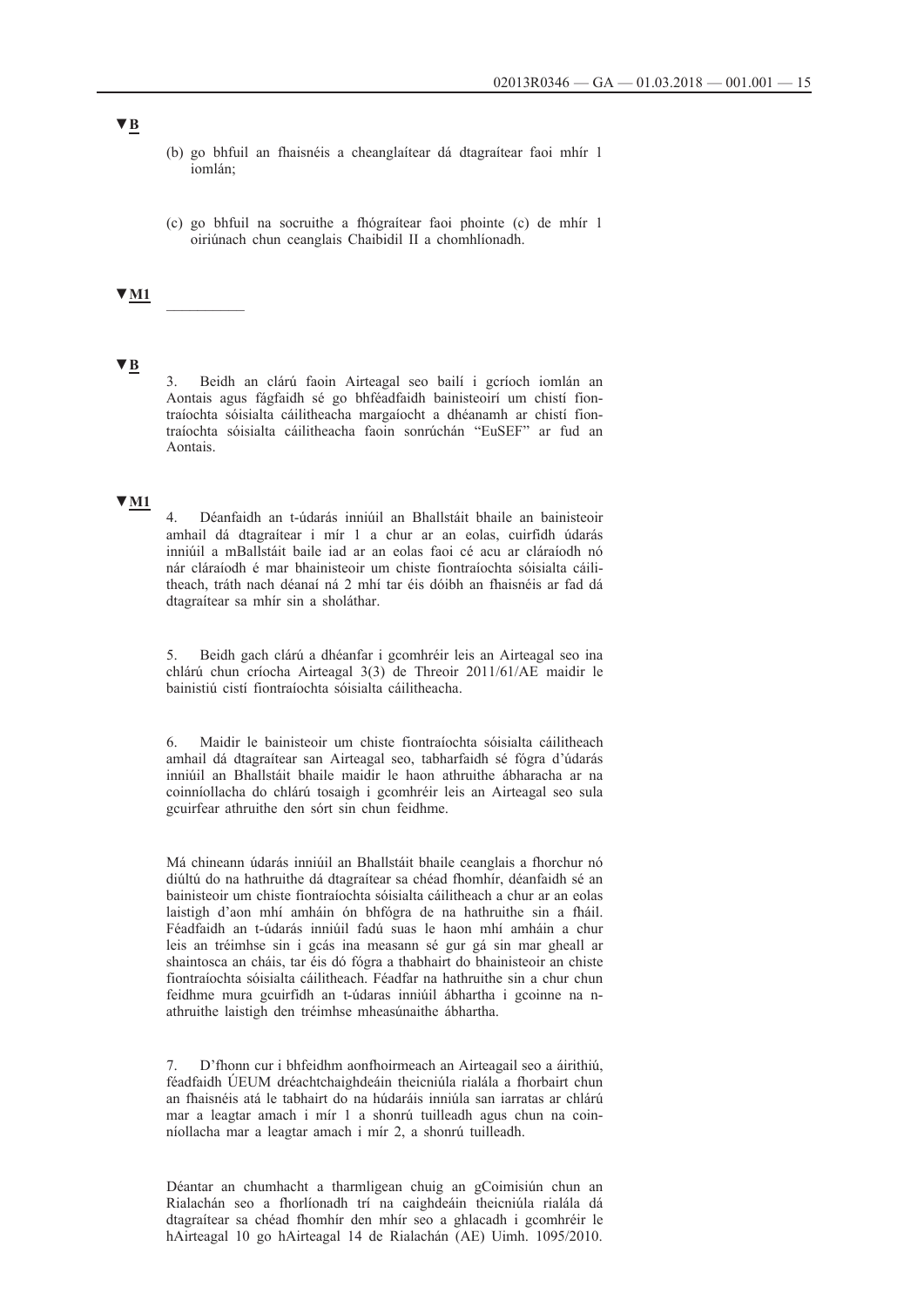8. D'fhonn cur i bhfeidhm aonfhoirmeach an Airteagail seo a áirithiú, féadfaidh ÚEUM dréachtchaighdeáin theicniúla cur chun feidhme a cheapadh maidir le foirmeacha caighdeánacha, teimpléid chaighdeánacha agus nósanna imeachta caighdeánacha i gcomhair sholáthar na faisnéise do na húdaráis inniúla san iarratas ar chlárú a leagtar amach i mír 1 agus sna coinníollacha a leagtar amach i mír 2.

Tugtar an chumhacht don Choimisiún na caighdeáin theicniúla cur chun feidhme dá dtagraítear sa chéad fhomhír den mhír seo a ghlacadh i gcomhréir le hAirteagal 15 de Rialachán (AE) Uimh. 1095/2010.

9. Déanfaidh ÚEUM athbhreithnithe piaraí a eagrú agus a chur i gcrích i gcomhréir le hAirteagal 30 de Rialachán (AE) Uimh. 1095/2010 chun comhsheasmhacht na bpróiseas clárúcháin arna ndéanamh ag na húdaráis inniúla de bhun an Rialacháin seo a neartú.

## *Airteagal 15a*

1. Déanfaidh bainisteoirí gnóthas comhinfheistíochta arna n-údarú faoi Airteagal 6 de Threoir 2011/61/AE, iarratas ar chlárú na gcistí fiontraíochta sóisialta cáilitheacha sin a bhfuil sé ar intinn acu an sonrúchán "EuSEF" a úsáid ina leith.

2. Is é údarás inniúil an chiste fiontraíochta sóisialta cáilitheach a dhéanfaidh an t-iarratas ar chlárú dá dtagraítear i mír 1 ina mbeidh an méid seo a leanas:

- (a) rialacha nó ionstraimí corpraithe an chiste fiontraíochta sóisialta cáilitheach;
- (b) faisnéis ar chéannacht na taisce;
- (c) an fhaisnéis dá dtagraítear in Airteagal 15(1);
- (d) liosta de na Ballstáit ina bhfuil cistí fiontraíochta sóisialta cáilitheacha bunaithe ag na bainisteoirí dá dtagraítear i mír 1 nó ina bhfuil sé ar intinn acu iad a bhunú.

Chun críocha phointe (c) den chéad fhomhír, is do na socruithe a rinneadh chun na ceanglais atá in Airteagal 5, Airteagal 6, Airteagal 10, Airteagal 13(2) agus i bpointe (d), pointe (e) agus pointe (f) d'Airteagal 14(1) a chomhlíonadh a thagróidh an fhaisnéis faoi na socruithe a rinneadh chun na ceanglais atá i gCaibidil II a chomhlíonadh.

3. I gcás nach ionann údarás inniúil ciste fiontraíochta sóisialta cháilithigh agus údarás inniúil an Bhallstáit bhaile, fiafróidh údarás inniúil an chiste fiontraíochta sóisialta cháilithigh d'údarás inniúil an Bhallstáit bhaile cé acu an dtagann nó nach dtagann an ciste fiontraíochta sóisialta cáilitheach faoi raon feidhme údarás an bhainisteora sin maidir le CIManna a bhainistiú agus cé acu an bhfuil nó nach bhfuil na coinníollacha a leagtar síos i bpointe (a) d'Airteagal 15(2) comhlíonta.

Féadfaidh údarás inniúil an chiste fiontraíochta sóisialta cáilitheach soiléiriú agus faisnéis a iarraidh ar údarás inniúil an Bhallstáit bhaile maidir leis an doiciméadacht dá dtagraítear i mír 2.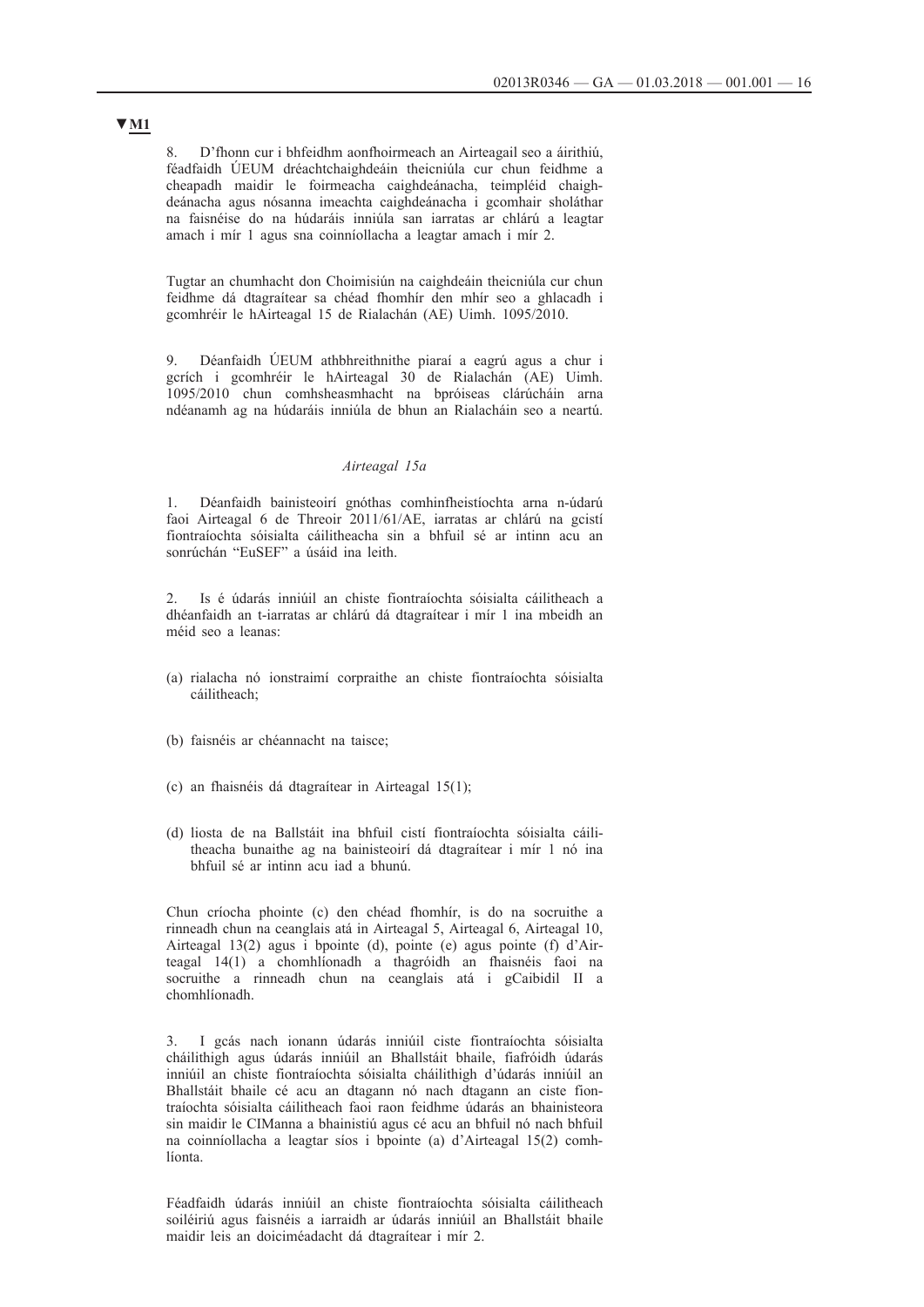Cuirfidh údarás inniúil an Bhallstáit bhaile freagra ar fáil laistigh do 1 mhí amháin tar éis dó an iarraidh a chuir údarás inniúil an chiste fiontraíochta sóisialta cháilithigh isteach a fháil.

4. Ní cheanglófar ar bhainisteoirí amhail dá dtagraítear i mír 1 faisnéis nó doiciméid a sholáthar atá curtha ar fáil acu cheana féin faoi Threoir 2011/61/AE.

5. Tar éis dó measúnú a dhéanamh ar an doiciméadacht arna fáil i gcomhréir le mír 2 agus tar éis dó aon soiléiriú agus aon fhaisnéis dá dtagraítear i mír 3 a fháil, cláróidh údarás inniúil an chiste fiontraíochta sóisialta cháilithigh ciste mar chiste fiontraíochta sóisialta cáilitheach má shásaíonn bainisteoir an chiste sin na coinníollacha a leagtar síos in Airteagal 15(2).

6. Tabharfaidh údarás inniúil chiste fiontraíochta sóisialta cháilithigh fógra don bhainisteoir amhail dá dtagraítear i mír 1 á rá cé acu ar cláraíodh nó nár cláraíodh an ciste sin mar chiste fiontraíochta sóisialta cáilitheach, tráth nach déanaí ná dhá mhí tar éis don bainisteoir sin an doiciméadacht ar fad dá dtagraítear i mír 2 a sholáthar.

7. Beidh clárú faoin Airteagal seo bailí i gcríoch iomlán an Aontais agus ceadófar dá bharr margú a dhéanamh ar na cistí sin ar fud an Aontais faoin sonrúchán "EuVECA".

8. D'fhonn cur i bhfeidhm aonfhoirmeach an Airteagail seo a áirithiú, féadfaidh ÚEUM dréachtchaighdeáin theicniúla rialála a fhorbairt chun an fhaisnéis atá le tabhairt do na húdaráis inniúla i gcomhréir le mír 2 a shonrú tuilleadh.

Déantar an chumhacht a tharmligean chuig an gCoimisiún chun an Rialachán seo a fhorlíonadh trí na caighdeáin theicniúla rialála dá dtagraítear sa chéad fhomhír den mhír seo a ghlacadh i gcomhréir le hAirteagal 10 go hAirteagal 14 de Rialachán (AE) Uimh. 1095/2010.

9. Chun cur i bhfeidhm aonfhoirmeach an Airteagail seo a áirithiú, féadfaidh ÚEUM dréachtchaighdeáin theicniúla cur chun feidhme a cheapadh maidir le foirmeacha caighdeánacha, teimpléid chaighdeánacha agus nósanna imeachta caighdeánacha i gcomhair sholáthar na faisnéise do na húdaráis inniúla i gcomhréir le mír 2.

Tugtar an chumhacht don Choimisiún na caighdeáin theicniúla cur chun feidhme dá dtagraítear sa chéad fhomhír den mhír seo a ghlacadh i gcomhréir le hAirteagal 15 de Rialachán (AE) Uimh. 1095/2010.

10. Déanfaidh ÚEUM athbhreithnithe piaraí a eagrú agus a chur i gcrích i gcomhréir le hAirteagal 30 de Rialachán (AE) Uimh. 1095/2010 chun comhsheasmhacht na bpróiseas clárúcháin arna ndéanamh ag na húdaráis inniúla de bhun an Rialacháin seo a neartú.

#### *Airteagal 15b*

Áiritheoidh na Ballstáit go dtabharfar údar cuí i gcás aon diúltú bainisteoir amhail dá dtagraítear in Airteagal 15 nó ciste amhail dá dtagraítear in Airteagal 15a a chlárú, go dtabharfar fógra ina thaobh do na bainisteoirí dá dtagraítear sna hAirteagail sin, agus go mbeidh an diúltú faoi réir ceart achomhairc os comhair údarás náisiúnta breithiúnach, údarás naisiúnta riaracháin nó údarás naisiúnta eile. Beidh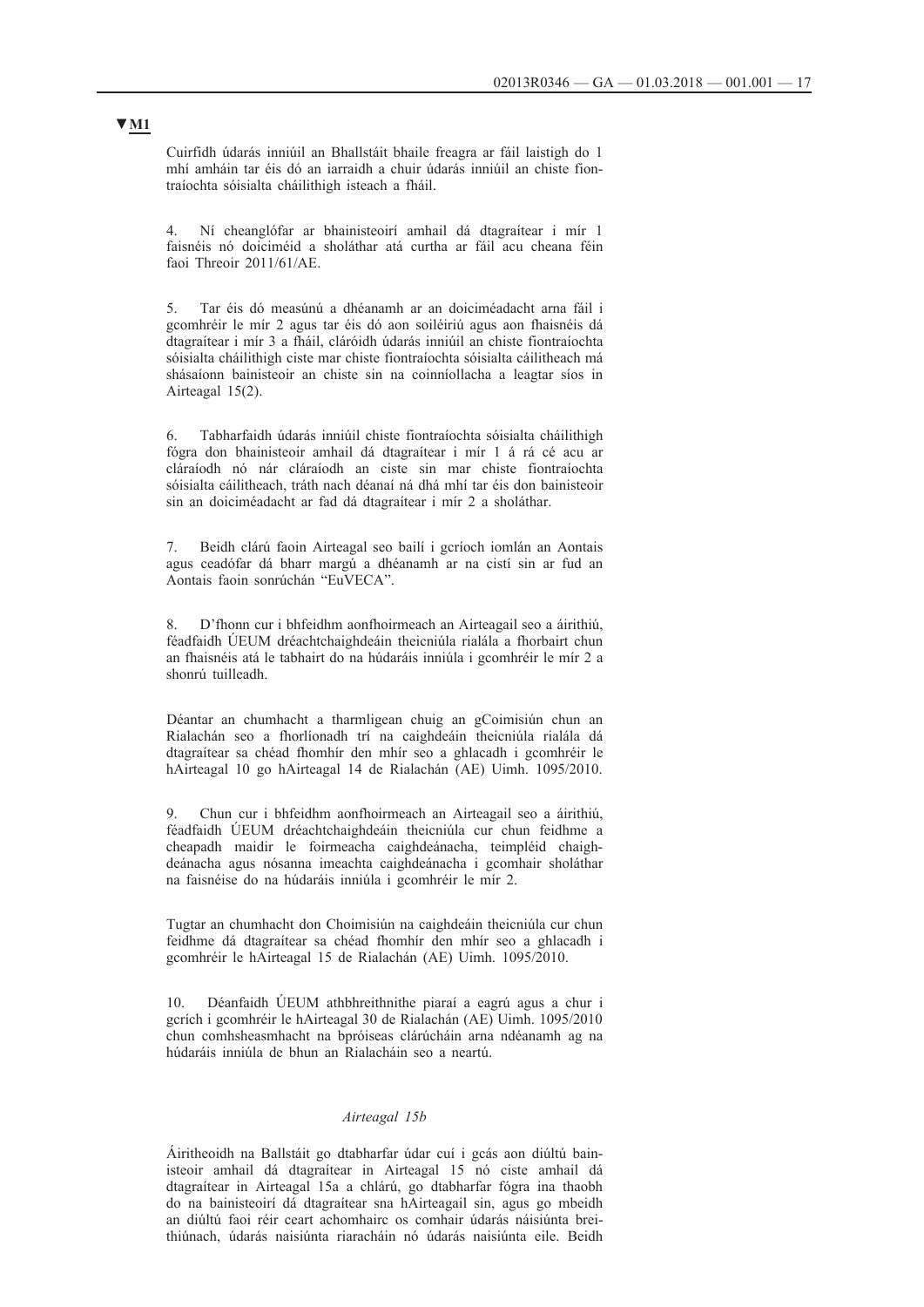## **▼M1**

feidhm ag an gceart achomhairc sin freisin maidir le clárú, i gcás nach ndearnadh aon chinneadh faoin gclárú laistigh de dhá mhí tar éis don bhainisteoir sin an fhaisnéis ar fad is gá a sholáthar. Féadfaidh na Ballstáit a cheangal go n-úsáidfidh bainisteoir aon réamhréiteach riaracháin dá bhforáiltear faoin dlí naisiúnta sula bhfeidhmeoidh siad an ceart achomhairc sin.

## **▼B**

### *Airteagal 16*

Déanfaidh bainisteoirí um chistí fiontraíochta sóisialta cáilitheacha an fhaisnéis a thugtar d'údarás inniúil an Bhallstáit baile a thabhairt cothrom le dáta i gcás ina bhfuil sé beartaithe acu:

- (a) ciste fiontraíochta sóisialta cáilitheach nua a mhargú; nó
- (b) ciste fiontraíochta sóisialta cáilitheach atá ann cheana i mBallstát ach nár luadh sa liosta dá dtagraítear i bpointe (d) d'Airteagal 15(1) a mhargú.

### *Airteagal 17*

## **▼M1**

1. Tabharfaidh údarás inniúil an Bhallstáit bhaile fógra láithreach d'údaráis inniúla na mBallstát aíochta agus do ÚEUM faoi aon chás ina gcláraítear nó ina mbaintear den chlár bainisteoir um chiste fiontraíochta sóisialta cáilitheach, faoi aon chiste fiontraíochta sóisialta cáilitheach a chuirtear leis an gclár nó a bhaintear den chlár, agus faoi aon chás ina gcuirtear le liosta na mBallstát, nó ina mbaintear den liosta iad, ina bhfuil sé ar intinn ag bainisteoir um chiste fiontraíochta sóisialta cáilitheach na cistí sin a mhargú.

Chun críocha na chéad fhomhíre, tabharfaidh údarás inniúil ciste fiontraíochta sóisialta cáilitheach a cláraíodh i gcomhréir le hAirteagal 15a fógra láithreach d'údarás inniúil an Bhallstáit baile, d'údaráis inniúla na mBallstát óstaigh agus do ÚEUM faoi aon chiste fiontraíochta sóisialta a chuirtear leis an gclár nó a bhaintear den chlár nó faoi aon chás ina gcuirtear le liosta na mBallstát, nó ina mbaintear de, a bhfuil sé ar intinn ag an mbainisteoir um an gciste fiontraíochta sóisialta cáilitheach sin an ciste sin a mhargú.

2. Ní dhéanfaidh údaráis inniúla na mBallstát óstach aon cheanglais ná nósanna imeachta riaracháin a bhaineann le margú cistí fiontraíochta sóisialta cáilitheacha a fhorchur ar na bainisteoirí um chistí fiontraíochta sóisialta cáilitheacha, agus ní cheanglóidh siad go bhformheasfar an margú sin sula rachfar ina bhun. Áirítear leis na ceanglais den sórt sin nó na nósanna imeachta riaracháin táillí agus muirir eile.

### **▼B**

3. Chun a áirithiú go gcuirfear an tAirteagal seo i bhfeidhm go haonfhoirmeach, forbróidh ÚEUM dréachtchaighdeáin theicniúla cur chun feidhme chun formáid an fhógra faoin Airteagal seo a chinneadh.

4. Déanfaidh ÚEUM dréachtaí de na caighdeáin theicniúla cur chun feidhme sin a chur faoi bhráid an Choimisiúin faoin 16 Feabhra 2014.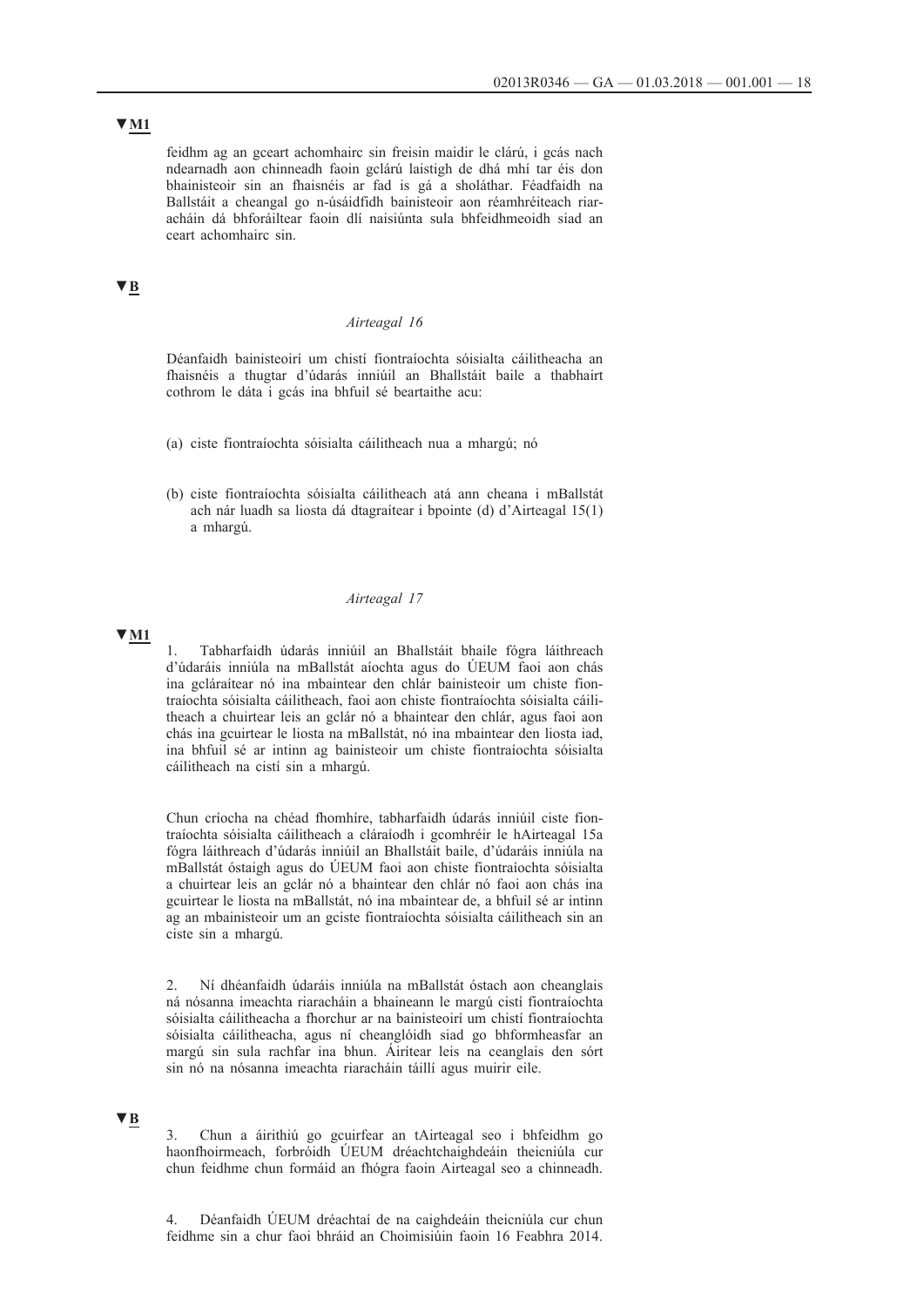5. Tabharfar de chumhacht don Choimisiún na caighdeáin theicniúla cur chun feidhme dá dtagraítear i mír 3 a ghlacadh i gcomhréir leis an nós imeachta a leagtar síos in Airteagal 15 de Rialachán (AE) Uimh. 1095/2010.

# **▼M1**

#### *Airteagal 17a*

1. Chun críocha athbhreithnithe piaraí a eagrú agus a chur i gcrích i gcomhréir le hAirteagal 15(9) agus Airteagal 15a(10), déanfaidh údarás inniúil an Bhallstáit bhaile nó, i gcás nach ionann iad, údarás inniúil an chiste fiontraíochta sóisialta cáilitheach, a áirithiú go ndéanfar an fhaisnéis chríochnaitheach ar a bonn a deonaíodh an clárú mar a leagtar amach in Airteagal 15(1) agus (2) agus in Airteagal 15a(2), a chur ar fáil do ÚEUM go tráthúil tar éis an chlárúcháin. Cuirfear faisnéis den sórt sin ar fáil trí bhíthin an nóis imeachta dá dtagraítear in Airteagal 23.

2. D'fhonn cur i bhfeidhm aonfhoirmeach an Airteagail seo a áirithiú, féadfaidh ÚEUM dréachtchaighdeáin theicniúla rialála a fhorbairt chun an fhaisnéis atá le tabhairt do ÚEUM i gcomhréir le mír 1 a shonrú tuilleadh.

Déantar an chumhacht a tharmligean chuig an gCoimisiún chun an Rialachán seo a fhorlíonadh trí na caighdeáin theicniúla rialála dá dtagraítear sa chéad fhomhír den mhír seo a ghlacadh i gcomhréir le hAirteagal 10 go hAirteagal 14 de Rialachán (AE) Uimh. 1095/2010.

3. Chun cur i bhfeidhm aonfhoirmeach an Airteagail seo a áirithiú, déanfaidh ÚEUM dréachtchaighdeáin theicniúla cur chun feidhme a cheapadh maidir le foirmeacha caighdeánacha, teimpléid chaighdeánacha agus nósanna imeachta caighdeánacha i gcomhair sholáthar na faisnéise atá le cur ar fáil do ÚEUM i gcomhréir le mír 1.

Tugtar an chumhacht don Choimisiún na caighdeáin theicniúla cur chun feidhme dá dtagraítear sa chéad fhomhír den mhír seo a ghlacadh i gcomhréir le hAirteagal 15 de Rialachán (AE) Uimh. 1095/2010.

### *Airteagal 18*

1. Coimeádfaidh ÚEUM bunachar sonraí lárnach, a bhfuil rochtain phoiblí idirlín air, agus ina liostaítear na bainisteoirí um chistí caipitil fiontair cáilitheacha ar fad a úsáideann an sonrúchán "EuSEF" agus na cistí fiontraíochta sóisialta cáilitheacha a bhfuil an sonrúchán sin á úsáid acu ina leith, mar aon leis na tíortha ina bhfuil na cistí sin á margú.

2. Cuirfidh ÚEUM naisc ghréasáin ar fáil ar a shuíomh gréasáin chuig an bhfaisnéis ábhartha maidir le tríú tíortha a chomhlíonann an ceanglas is infheidhme faoi phointe (d)(v) den chéad fhomhír d'Airteagal  $3(1)$ .

## **▼B**

## *Airteagal 19*

1. Déanfaidh údarás inniúil an Bhallstáit baile comhlíonadh na gceanglas a leagtar síos sa Rialachán seo a mhaoirsiú.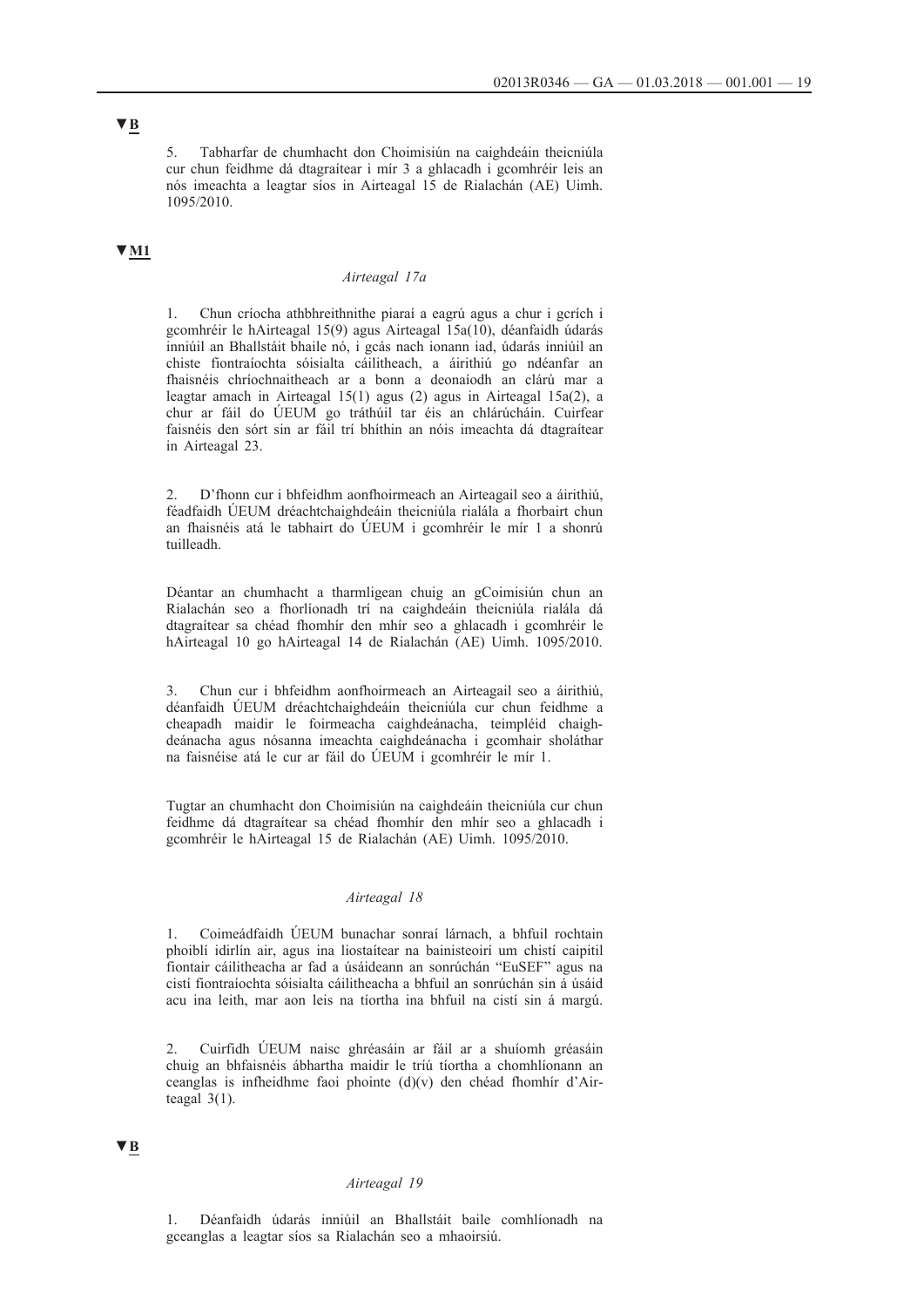1a. Maidir le bainisteoirí amhail dá dtagraítear in Airteagal 2(2), beidh údarás inniúil an Bhallstáit bhaile freagrach as maoirseacht a dhéanamh ar chomhlíonadh agus ar leordhóthanacht na socruithe agus as eagrúchán bhainisteoir an chiste chaipitil fiontair cháilithigh, ionas go mbeidh an bainisteoir in ann na hoibleagáidí agus na rialacha a bhaineann le comhdhéanamh agus feidhmiú na gcistí caipitil fiontair cáilitheacha ar fad atá á mbainistiú aige a chomhlíonadh.

1b. Maidir le ciste fiontraíochta sóisialta cháilitheach arna bhainistiú ag bainisteoir amhail dá dtagraítear in Airteagal 2(2), beidh údarás inniúil an chiste fiontraíochta sóisialta cáilitheach freagrach as maoirseacht a dhéanamh ar chomhlíonadh na rialacha a leagtar síos in Airteagal 5 agus in Airteagal 6 agus i bpointe (c) agus i bpointe (i) d'Airteagal 14(1) ag an gciste fiontraíochta sóisialta cáilitheach. Beidh údarás inniúil chiste fiontraíochta sóisialta cháilithigh freagrach freisin as maoirseacht a dhéanamh ar chomhlíonadh na n-oibleagáidí a leagtar amach i rialacha nó in ionstraimí corpraithe an chiste ag an gciste sin.

## **▼B**

2. I gcás ina mbeidh forais shoiléire agus inléirithe ag údarás inniúil an Bhallstáit aíochta chun a chreidiúint go bhfuil an bainisteoir um chiste fiontraíochta sóisialta cáilitheach ag sárú an Rialacháin seo laistigh dá chríoch, cuirfidh sé in iúl go pras don údarás inniúil sa Bhallstát baile dá réir sin. Glacfaidh údarás inniúil an Bhallstáit baile bearta iomchuí.

3. Más rud é go leanfaidh an bainisteoir um chiste fiontraíochta sóisialta cáilitheach ag gníomhú ar shlí atá go soiléir ar neamhréir leis an Rialachán seo in ainneoin na bearta arna nglacadh ag údarás inniúil an Bhallstáit baile nó toisc go mainneoidh údarás inniúil an Bhallstáit baile gníomhú laistigh de thréimhse ama réasúnach, féadfaidh údarás inniúil an Bhallstáit aíochta tar éis dó an t-údarás inniúil sa Bhallstát baile a chur ar an eolas mar gheall air, gach beart iomchuí a ghlacadh chun infheisteoirí a chosaint, lena n-áirítear an bainisteoir um chiste fiontraíochta sóisialta cáilitheach a chosc ó aon mhargaíocht breise a dhéanamh ar a chistí fiontraíochta sóisialta cáilitheacha laistigh de chríoch an Bhallstáit aíochta.

## *Airteagal 20*

I gcomhréir leis an dlí náisiúnta, beidh na cumhachtaí maoirseachta agus imscrúdaithe ar fad ag údaráis inniúla a bheidh de dhíth orthu chun a gcuid feidhmeanna a fheidhmiú. Beidh na cumhachtaí seo a leanas acu go háirithe:

- (a) rochtain a iarraidh ar aon doiciméad i bhfoirm ar bith agus cóip de a fháil nó a ghlacadh;
- (b) a cheangal ar an mbainisteoir um chiste fiontraíochta sóisialta cáilitheach faisnéis a sholáthar gan mhoill;
- (c) faisnéis a iarraidh ar aon duine a bhaineann le gníomhaíochtaí an bhainisteora um chiste fiontraíochta sóisialta cáilitheach nó gníomhaíochtaí an chiste fiontraíochta sóisialta cháilithigh;
- (d) tabhairt faoi chigireachtaí ar an láthair le fógra roimh ré nó dá uireasa;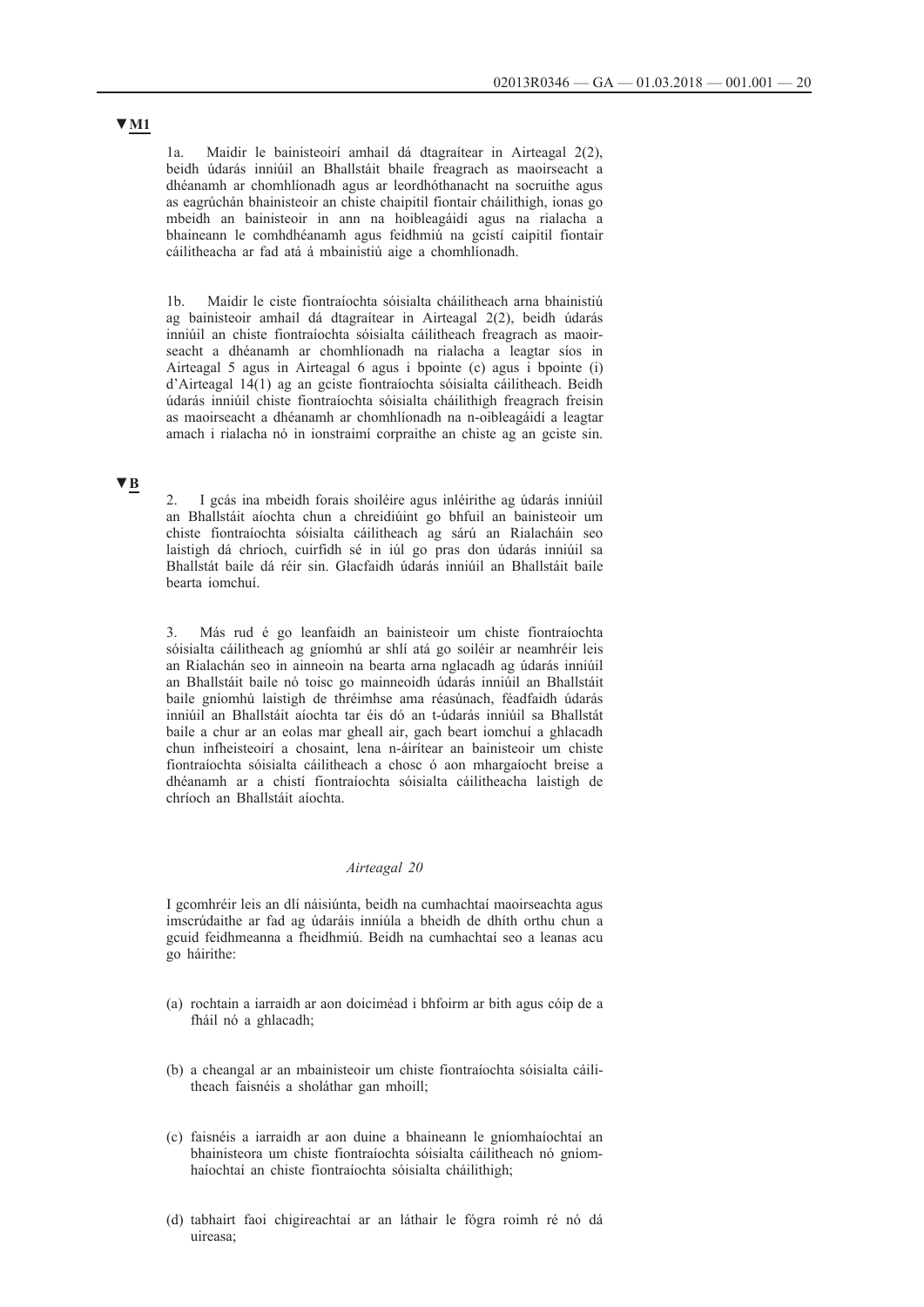- (e) bearta oiriúnacha a dhéanamh chun a áirithiú go leanann bainisteoir um chiste fiontraíochta sóisialta cáilitheach ar aghaidh ag comhlíonadh ceanglais an Rialacháin seo;
- (f) ordú a eisiúint lena n-áiritheofar go gcomhlíonfaidh bainisteoir um chistí fiontraíochta sóisialta cáilitheacha an Rialachán seo agus go scorfar ó aon athdhéanamh iompraíochta a d'fhéadfadh a bheith ina shárú ar an Rialachán seo.

## **▼M1**

Déanfaidh ÚEUM athbhreithnithe piaraí a eagrú agus a chur i gcrích i gcomhréir le hAirteagal 30 de Rialachán (AE) Uimh. 1095/2010 chun comhsheasmhacht na bpróiseas maidir le cumhachtaí maoirseachta agus imscrúdaithe arna ndéanamh ag na húdaráis inniúla de bhun an Rialacháin seo a neartú.

# **▼B**

### *Airteagal 21*

1. Leagfaidh na Ballstáit síos na rialacha maidir le pionóis riaracháin agus bearta eile is infheidhme i leith sáruithe ar fhorálacha an Rialacháin seo agus déanfaidh siad na bearta uile is gá d'fhonn a áirithiú go gcuirfear chun feidhme iad. Beidh na pionóis riaracháin agus na bearta eile dá bhforáiltear éifeachtach, comhréireach agus athchomhairleach.

2. Faoin **►M1** 2 Márta 2020 ◄, tabharfaidh na Ballstáit fógra don Choimisiún agus do ÚEUM faoi na rialacha dá dtagraítear i mír 1. Tabharfaidh siad fógra gan mhoill don Choimisiún agus do ÚEUM faoi aon leasú a dhéanfar air ina dhiaidh sin.

## **▼M1**

3. Comhlíonfaidh bainisteoirí amhail dá dtagraítear in Airteagal 2(1) an Rialachán seo i gcónaí agus beidh siad faoi dhliteanas i leith aon sáruithe ar an Rialachán seo freisin, lena n-áirítear i leith aon chaillteanais nó damáistí a eascraíonn as.

Comhlíonfaidh bainisteoirí amhail dá dtagraítear in Airteagal 2(2) Treoir 2011/61/AE i gcónaí. Beidh siad freagrach as comhlíonadh an Rialacháin seo a áirithiú agus beidh siad faoi dhliteanas i gcomhréir le Treoir 2011/61/AE. Beidh na bainisteoirí sin faoi dhliteanas freisin i leith aon chaillteanais nó damáistí a eascraíonn as an Rialachán seo a shárú.

## **▼B**

#### *Airteagal 22*

#### **▼M1**

1. Agus prionsabal na comhréireachta á urramú aige, déanfaidh údarás inniúil cáilitheach na bearta iomchuí dá dtagraítear i mír 2, de réir mar is infheidhme, i gcás ina ndéanann an bainisteoir um chiste fiontraíochta sóisialta cáilitheach an méid seo a leanas:

## **▼B**

- (a) má mhainníonn sé na ceanglais atá infheidhme maidir le comhdhéanamh na punainne a chomhlíonadh, de shárú ar Airteagal 5;
- (b) má dhéanann sé margú, de shárú ar Airteagal 6, ar aonaid agus ar scaireanna ciste fiontraíochta sóisialta cháilithigh le hinfheisteoirí neamh-incháilithe;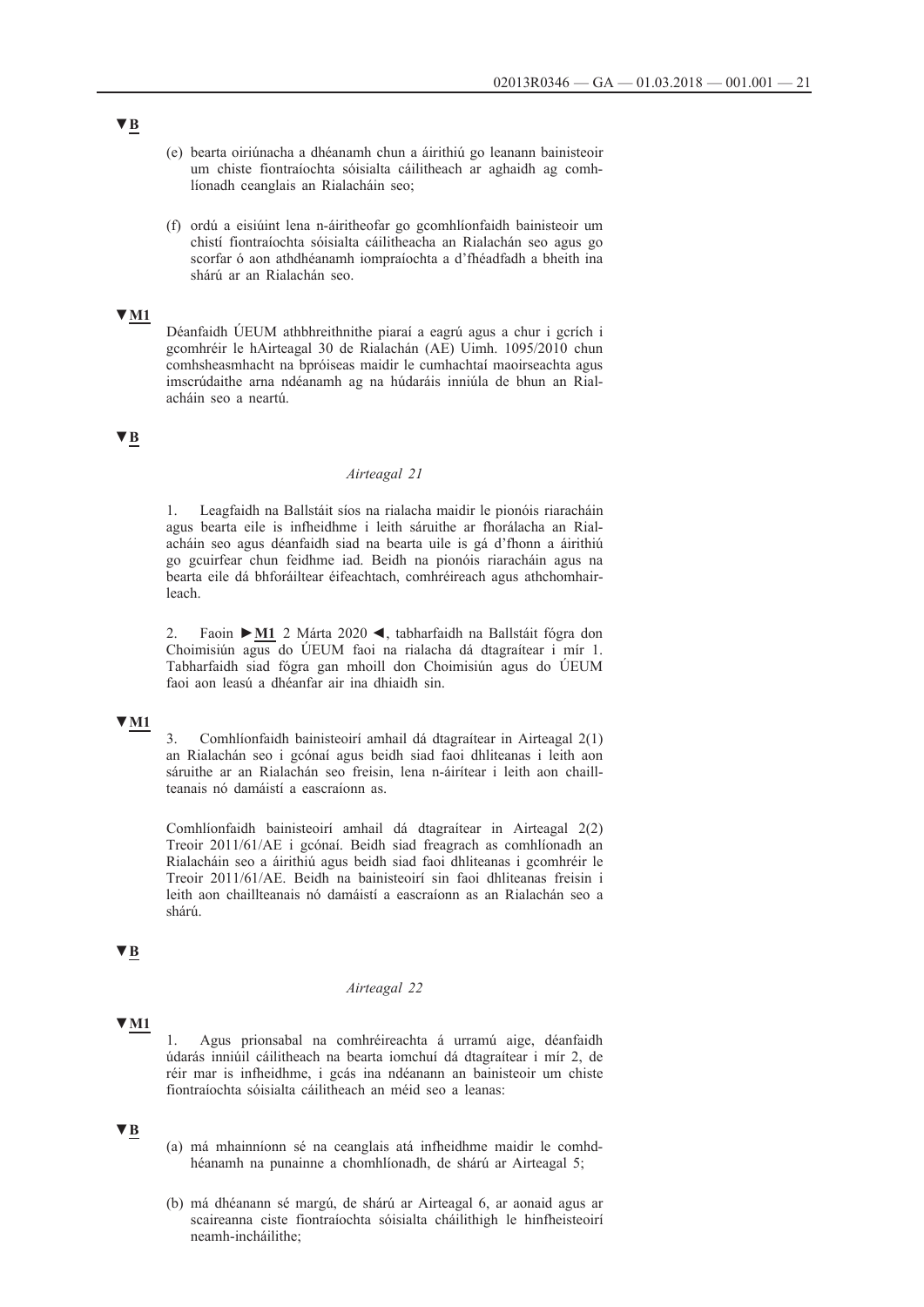(c) má úsáideann sé an sonrúchán "EuSEF" ach nach bhfuil sé cláraithe i gcomhréir le hAirteagal 15, sin nó mura bhfuil an ciste fiontraíochta sóisialta cáilitheach cláraithe i gcomhréir le hAirteagal 15a;

## **▼B**

(d) má úsáideann sé an sonrúchán "EuSEF" chun cistí a mhargú nach bhfuil bunaithe i gcomhréir le pointe (iii) de phointe (b) d'Airteagal  $3(1)$ ;

#### **▼M1**

(e) má tá clárú faighte aige trí bhíthin ráitis bhréagacha nó ar aon bhealach neamhrialta eile de shárú ar Airteagal 15 nó Airteagal 15a;

## **▼B**

- (f) má mhainníonn na bainisteoirí gníomhú go macánta, go cothrom nó leis an scil chuí, an cúram cuí nó an dúthracht chuí, agus a ngnó á sheoladh acu de shárú ar phointe (a) d'Airteagal 7;
- (g) má mhainníonn na bainisteoirí beartais agus nósanna imeachta cuí a chur i bhfeidhm chun cosc a chur ar mhíchleachtais, de shárú ar phointe (b) d'Airteagal 7;
- (h) má mhainníonn na bainisteoirí arís agus arís eile na ceanglais faoi Airteagal 13 maidir leis an tuarascáil bhliantúil a chomhlíonadh;
- (i) má mhainníonn na bainisteoirí arís agus arís eile an oibleagáid a chomhlíonadh chun infheisteoirí a chur ar an eolas i gcomhréir le hAirteagal 14.

### **▼M1**

2. Sna cásanna dá dtagraítear i mír 1, déanfaidh an t-údarás inniúil, de réir mar is iomchuí:

- (a) bearta a ghlacadh chun a áirithiú go gcomhlíonann an bainisteoir um chiste fiontraíochta sóisialta cáilitheach Airteagal 5 agus Airteagal 6, le pointe (a) agus le pointe (b) d'Airteagal 7 agus le hAirteagal 13 go hAirteagal 15a, de réir mar is infheidhme;
- (b) an bainisteoir um chiste fiontraíochta sóisialta cáilitheach a thoirmeasc ón sonrúchán "EuSEF" a úsáid, agus an bainisteoir sin, nó an ciste fiontraíochta sóisialta cáilitheach lena mbaineann, a bhaint den chlár.

3. Cuirfidh an t-údarás inniúil dá dtagraítear i mír 1 aon údarás inniúil ábhartha eile agus údaráis inniúla aon Bhallstát óstach i gcomhréir le pointe (d) d'Airteagal 15(1), agus ÚEUM, ar an eolas gan mhoill faoi bhaint bainisteora um chiste fiontraíochta sóisialta cáilitheach nó faoi bhaint ciste fiontraíochta sóisialta cáilitheach den chlár.

4. Maidir leis an gceart ciste fiontraíochta sóisialta cáilitheach amháin nó níos mó a mhargú faoin sonrúchán "EuSEF" san Aontas, rachaidh sé in éag le héifeacht láithreach ó dháta chinneadh an údaráis inniúil dá dtagraítear i bpointe (b) de mhír 2.

5. Cuirfidh údarás inniúil an Bhallstáit bhaile nó an Bhallstáit óstaigh, de réir mar is infheidhme, ÚEUM ar an eolas gan mhoill má tá foras soiléir agus inléirithe aige lena chreidiúint go bhfuil aon cheann de na sáruithe dá dtagraítear i bpointe (a) go pointe (i) de mhír 1 déanta ag an mbainisteoir um chiste fiontraíochta sóisialta cáilitheach.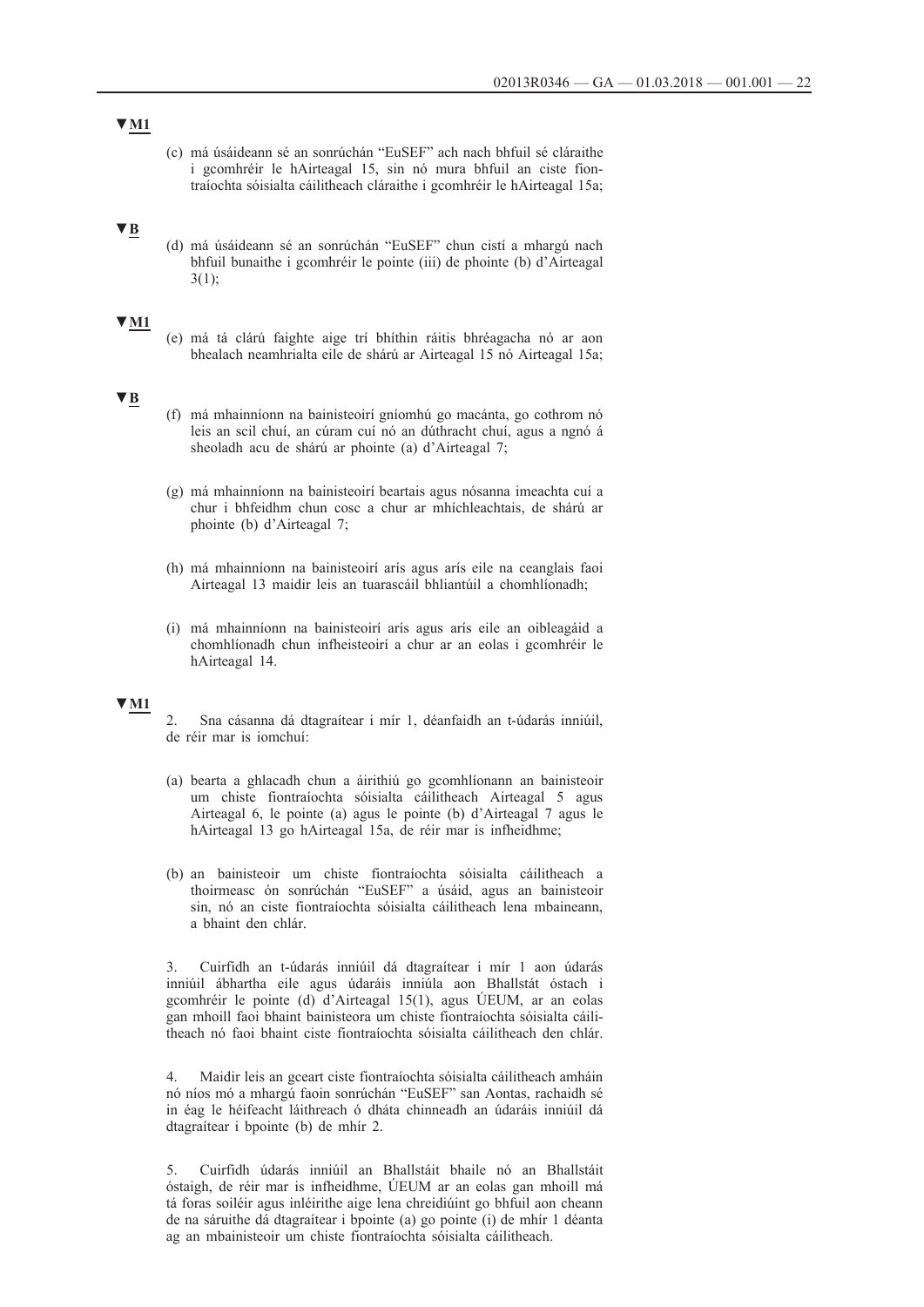## Féadfaidh ÚEUM, agus prionsabal na comhréireachta á urramú aige, moltaí a eisiúint i gcomhréir le hAirteagal 17 de Rialachán (AE) Uimh. 1095/2010 a bheidh dírithe ar na húdaráis inniúla lena mbaineann maidir le haon cheann de na bearta dá dtagraítear i mír 2 den Airteagal seo a dhéanamh, nó gan bearta den sórt sin a dhéanamh.

#### *Airteagal 22a*

Déanfar na cumhachtaí a thugtar d'údaráis inniúla i gcomhréir le Treoir 2011/61/AE, lena n-áirítear na cumhachtaí sin a bhaineann le pionóis, a fheidhmiú i ndáil leis na bainisteoirí dá dtagraítear in Airteagal 2(2) den Rialachán seo.

# **▼B**

#### *Airteagal 23*

1. Comhoibreoidh na húdaráis inniúla agus ÚEUM le chéile nuair is gá chun a gcuid dualgas faoi seach a dhéanamh faoin Rialachán seo i gcomhréir le Rialachán (AE) Uimh. 1095/2010.

2. Malartóidh údaráis inniúla agus ÚEUM gach faisnéis agus doiciméad is gá chun a gcuid dualgas faoin Rialachán seo a chur i gcrích i gcomhréir le Rialachán (AE) Uimh. 1095/2010, go háirithe chun sáruithe ar an Rialachán seo a shainaithint agus a leigheas.

## *Airteagal 24*

1. Tá gach duine a oibríonn nó a d'oibrigh do na húdaráis inniúla nó do ÚEUM, agus na hiniúchóirí agus na saineolaithe a fuair treoir ó na húdaráis inniúla nó ó ÚEUM, faoi cheangal ag oibleagáid na rúndachta gairmiúla. Ní dhéanfar aon fhaisnéis rúnda a fhaigheann na daoine sin i mbun a gcuid dualgas a nochtadh le haon duine nó le húdarás ar bith, seachas i bhfoirm achoimre nó i bhfoirm chomhiomláin ionas nach bhféadfaí bainisteoirí um chistí fiontraíochta sóisialta cáilitheacha agus cistí fiontraíochta sóisialta cáilitheacha a aithint ar leithligh, gan dochar do chásanna a chumhdaítear faoin dlí coiriúil nó faoi imeachtaí faoin Rialachán seo.

2. Ní chuirfear bac ar údaráis inniúla na mBallstát nó ar ÚEUM faisnéis a mhalartú i gcomhréir leis an Rialachán seo nó le reachtaíocht eile de chuid an Aontais is infheidhme maidir le bainisteoirí um chistí fiontraíochta sóisialta cáilitheacha agus cistí fiontraíochta sóisialta cáilitheacha.

3. I gcás ina bhfaigheann údaráis inniúla nó ÚEUM faisnéis rúnda i gcomhréir le mír 2, ní fhéadfaidh siad an fhaisnéis sin a úsáid ach le linn dóibh a bheith i mbun a gcuid dualgas agus chun críche imeachtaí riaracháin agus breithiúnacha.

## *Airteagal 25*

I gcás easaontaithe i measc údaráis inniúla na mBallstát maidir le measúnú, gníomhaíocht nó neamhghníomhaíocht údaráis inniúil amháin i limistéir ina gceanglaíonn an Rialachán seo go mbeidh comhoibriú nó comhordú idir údaráis inniúla ó bhreis is Ballstát amháin, féadfaidh údaráis inniúla an t-ábhar a tharchur chuig ÚEUM,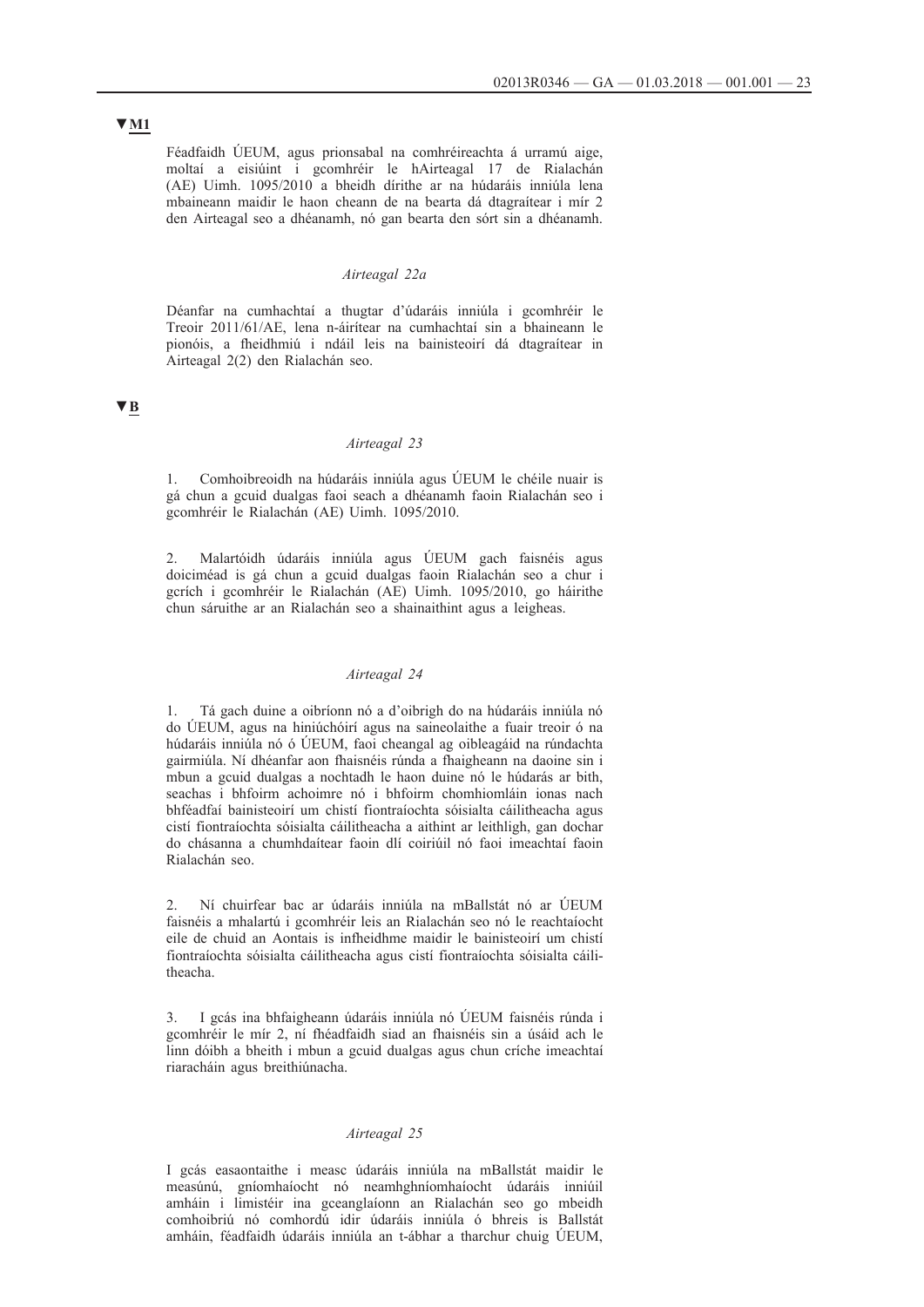a fhéadfaidh gníomhú i gcomhréir leis na cumhachtaí a thugtar dó faoi Airteagal 19 de Rialachán (AE) Uimh. 1095/2010, sa mhéid nach mbaineann an t-easaontú le pointe (i) de phointe (b) nó le pointe (i) de phointe (d) d'Airteagal 3(1) den Rialachán seo.

## CAIBIDIL IV

## **FORÁLACHA IDIRTHRÉIMHSEACHA AGUS CRÍOCHNAITHEACHA**

## *Airteagal 26*

1. Tugtar de chumhacht don Choimisiún gníomhartha tarmligthe a ghlacadh faoi réir na gcoinníollacha atá leagtha síos san Airteagal seo.

2. Déanfar tarmligean na cumhachta dá dtagraítear in Airteagal 3(2), in Airteagal 9(5), in Airteagal 10(2) agus in Airteagal 14(4) a thabhairt don Choimisiún go ceann tréimhse ceithre bliana ón 15 Bealtaine 2013. Déanfaidh an Coimisiún tuarascáil maidir leis an tarmligean cumhachtaí a tharraingt suas tráth nach déanaí ná naoi mí roimh dheireadh na tréimhse ceithre bliana sin. Déanfar tarmligean na cumhachta a fhadú go hintuigthe ar feadh tréimhsí comhfhaid, mura rud é go ndéanann Parlaimint na hEorpa nó an Chomhairle agóid i gcoinne fadaithe den sórt sin tráth nach déanaí ná trí mhí roimh dheireadh gach tréimhse.

3. Féadfaidh Parlaimint na hEorpa nó an Chomhairle tarmligean na gcumhachtaí dá dtagraítear in Airteagal 3(2), in Airteagal 9(5), in Airteagal 10(2) agus in Airteagal 14(4) a chúlghairm tráth ar bith. Déanfaidh cinneadh chun cúlghairm a dhéanamh deireadh a chur le tarmligean na cumhachta atá sonraithe sa chinneadh sin. Gabhfaidh éifeacht leis an lá tar éis fhoilsiú an chinnidh in *Iris Oifigiúil an Aontais Eorpaigh* nó ar dháta ina dhiaidh sin a shonrófar sa chinneadh sin. Ní dhéanfaidh sé difear do bhailíocht aon cheann de na gníomhartha tarmligthe atá i bhfeidhm cheana féin.

4. A luaithe a ghlacfaidh sé gníomh tarmligthe, tabharfaidh an Coimisiún fógra ina leith go comhuaineach do Pharlaimint na hEorpa agus don Chomhairle.

5. Ní thiocfaidh gníomh tarmligthe arna ghlacadh de bhun Airteagal 3(2), Airteagal 9(5), Airteagal 10(2) nó Airteagal 14(4) i bhfeidhm ach i gcás nár chuir Parlaimint na hEorpa nó an Chomhairle ina choinne laistigh de thréimhse trí mhí ó cuireadh Parlaimint na hEorpa nó an Chomhairle ar an eolas faoin ngníomh sin nó, i gcás inar chuir Parlaimint na hEorpa agus an Chomhairle araon in iúl don Choimisiún roimh dhul in éag don tréimhse sin, nach gcuirfidh siad i gcoinne an ghnímh. Cuirfear trí mhí leis an tréimhse sin ar thionscnamh ó Pharlaimint na hEorpa nó ón gComhairle.

## *Airteagal 27*

1. Déanfaidh an Coimisiún athbhreithniú ar an Rialachán seo i gcomhréir le mír 2. Beidh ar áireamh san athbhreithniú sin suirbhé ginearálta ar fheidhmiú na rialacha sa Rialachán seo agus an taithí a fuarthas le linn iad a chur i bhfeidhm, lena n-áirítear: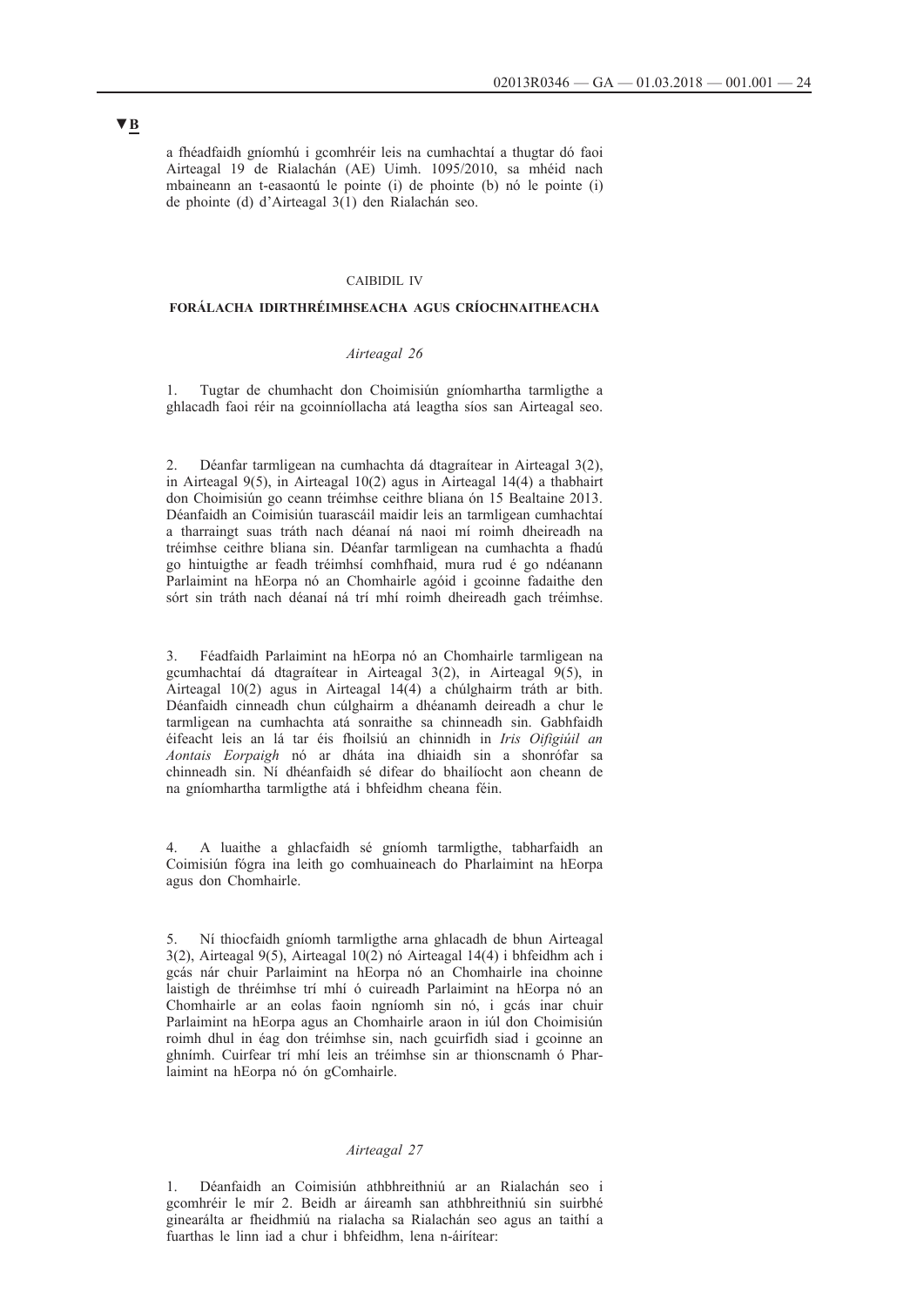- (a) an úsáid, cibé acu ar bhonn intíre nó ar bhonn trasteorann, a bhain bainisteoirí um chistí fiontraíochta sóisialta cáilitheacha i mBallstáit éagsúla as an sonrúchán "EuSEF";
- (b) dáileadh geografach agus earnálach na n-infheistíochtaí a ghabh cistí fiontraíochta sóisialta cáilitheacha de láimh;
- (c) oiriúnacht na gceanglas faisnéise faoi Airteagal 14, go háirithe cibé ar leor iad chun a chur ar chumas infheisteoirí cinneadh eolasach a dhéanamh maidir le hinfheistíocht;
- (d) an úsáid a bhain cistí fiontraíochta sóisialta cáilitheacha as na hinfheistíochtaí cáilitheacha éagsúla agus an tionchar a bhí ag an úsáid sin ar fhorbairt gnóthas sóisialta ar fud an Aontais;
- (e) oiriúnacht lipéad Eorpach a bhunú i gcomhair "fiontair shóisialta";
- (f) an fhéidearthacht cistí fiontraíochta sóisialta arna mbunú i dtríú tír a cheadú úsáid a bhaint as an sonrúchán "EuSEF" ag cur san áireamh taithí ó chur i bhfeidhm Mholadh an Choimisiúin maidir le bearta lena mbeartaítear spreagadh a thabhairt do thríú tíortha íoschaighdeáin dea-rialachais i gcúrsaí cánach a chur i bhfeidhm;
- (g) cur i bhfeidhm praiticiúil na gcritéar maidir le gnóthais phunainne cháilitheacha a aithint agus an tionchar a bhí aige sin ar fhorbairt gnóthas sóisialta ar fud an Aontais agus a dtionchar sóisialta dearfach;
- (h) anailís ar na nósanna imeachta a chuireann bainisteoirí um chistí fiontraíochta sóisialta cáilitheacha i bhfeidhm chun iarmhairt shóisialta dhearfach a thomhas a ghineann na gnóthais phunainne cháilitheacha dá dtagraítear in Airteagal 10 agus measúnú ar an bhféidearthacht caighdeáin chomhchuibhithe a thabhairt isteach chun an iarmhairt shóisialta a thomhas ar leibhéal an Aontais ar bhealach atá comhsheasmhach le beartas sóisialta an Aontais;
- (i) an deis margú cistí fiontraíochta sóisialta cáilitheacha a leathnú amach chun infheisteoirí miondíola;
- (j) oiriúnacht cistí fiontraíochta sóisialta cáilitheacha a áireamh laistigh de shócmhainní incháilithe faoi Threoir 2009/65/CE;
- (k) oiriúnacht an Rialachán seo a chomhlánú le córas taisclainne;
- (l) scrúdú ar na constaicí cánach féideartha le haghaidh cistí fiontraíochta sóisialta agus measúnú ar dhreasachtaí cánach féideartha atá dírithe ar fhiontraíocht shóisialta a spreagadh san Aontas;
- (m) meastóireacht ar aon bhacainní a d'fhéadfadh bac a chur ar infheistíocht i gcistí ag úsáid an tsonrúcháin "EuSEF", lena n-áirítear an iarmhairt a bheadh ag dlí eile an Aontais de chineál stuamachta ar infheisteoirí institiúideacha.